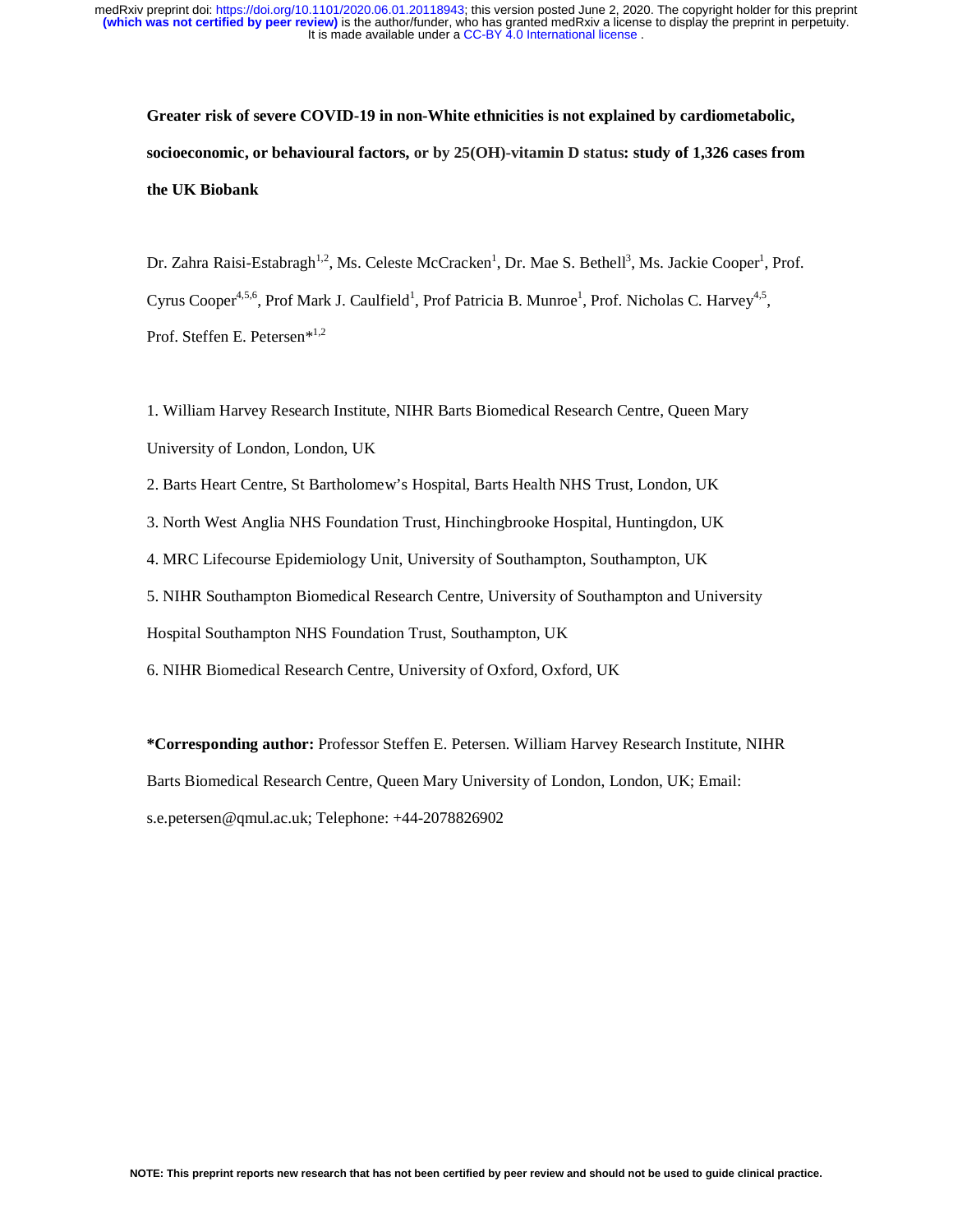## **Abstract**

#### **Background**

We examined whether the greater severity of coronavirus disease 2019 (COVID-19) amongst men and non-White ethnicities is explained by cardiometabolic, socio-economic, or behavioural factors.

## **Methods**

We studied 4,510 UK Biobank participants tested for COVID-19 (positive, *n*=1,326). Multivariate logistic regression models including age, sex, and ethnicity were used to test whether addition of: 1)cardiometabolic factors (diabetes, hypertension, high cholesterol, prior myocardial infarction, smoking, BMI); 2)25(OH)-vitamin D; 3)poor diet; 4)Townsend deprivation score; 5)housing (home type, overcrowding); or 6)behavioural factors (sociability, risk taking) attenuated sex/ethnicity associations with COVID-19 status.

## **Results**

There was over-representation of men and non-White ethnicities in the COVID-19 positive group. Non-Whites had, on average, poorer cardiometabolic profile, lower 25(OH)-vitamin D, greater material deprivation, and were more likely to live in larger households and flats/apartments. Male sex, non-White ethnicity, higher BMI, Townsend deprivation score, and household overcrowding were independently associated with significantly greater odds of COVID-19. The pattern of association was consistent for men and women; cardiometabolic, socio-demographic and behavioural factors did not attenuate sex/ethnicity associations.

## **Conclusions**

Sex and ethnicity differential pattern of COVID-19 is not adequately explained by variations in cardiometabolic factors, 25(OH)-vitamin D levels, or socio-economic factors. Investigation of alternative biological pathways and different genetic susceptibilities is warranted.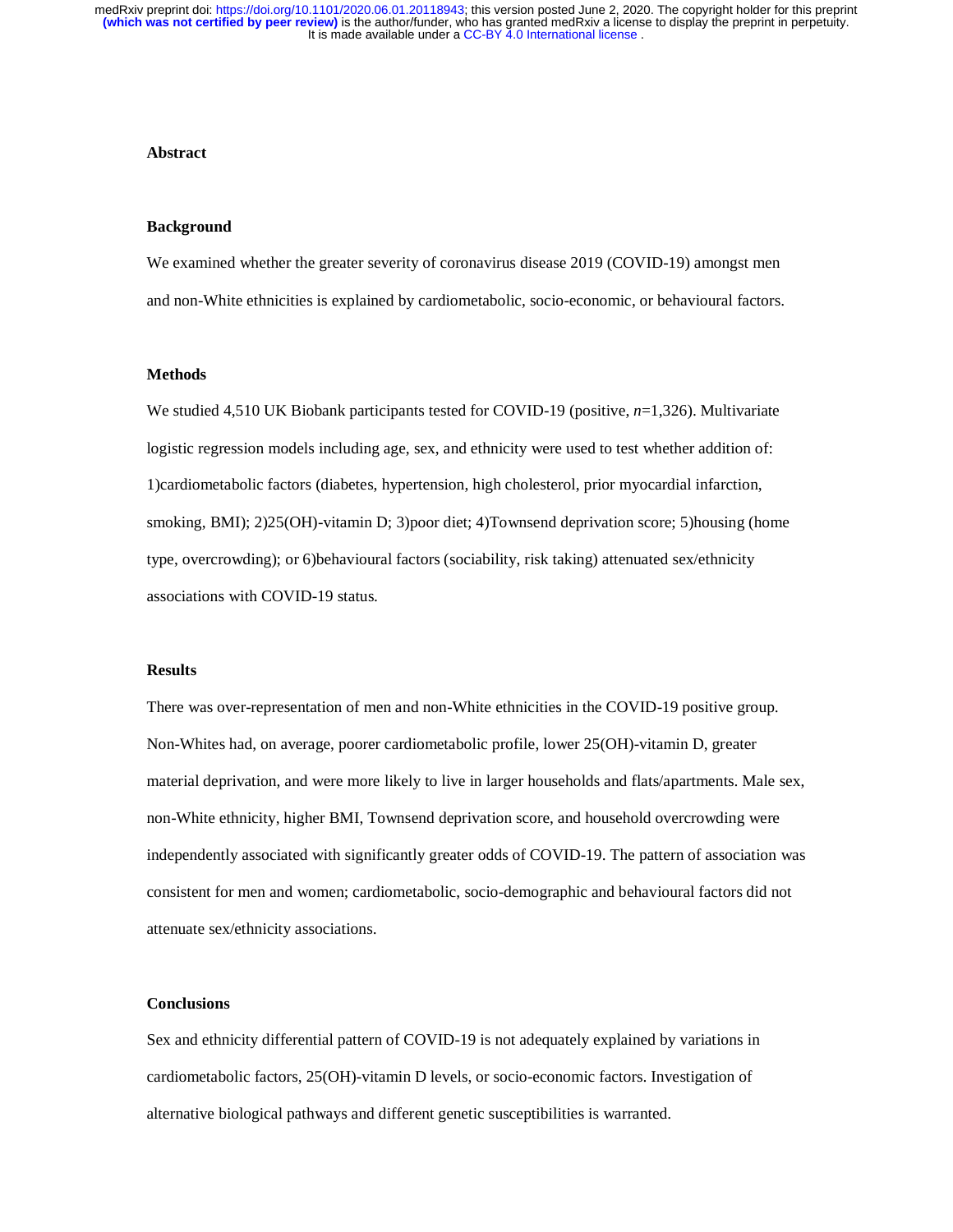## **Introduction**

The coronavirus disease 2019 (COVID-19) pandemic has to date resulted in over 5.8 million cases and 362,000 deaths worldwide<sup>1</sup>. An increasing number of reports have highlighted men and Black and Minority Ethnic (BAME) cohorts as at higher risk of adverse COVID-19 outcomes<sup>2,3</sup>. Variations in cardiometabolic disease burden<sup>4</sup>, oestrogen pathway activity<sup>5</sup>, vitamin D levels<sup>6</sup>, and angiotensin $\Box$ converting enzyme (ACE) 2 receptor expression<sup>7</sup> have been proposed as potential explanations for the differential pattern of disease severity. Furthermore, disparities in socioeconomic standards, housing conditions, socialisation habits, and risk perception are potentially relevant with likely implications for risk of exposure and transmission. Understanding the significance of these factors is urgently needed to inform public health and research efforts.

We therefore investigated, in the UK Biobank (UKB) cohort, whether differential patterns of COVID-19 incidence and severity by sex and ethnicity might be explained by cardiometabolic, socioeconomic, lifestyle, and behavioural exposures.

#### **Methods**

#### **Setting and study population**

UKB is a prospective cohort study of over half a million men and women from across the UK covering a range of urban and rural settings. Recruitment was between 2006-2010 through postal invite of individuals aged 40-69 years-old identified through National Health Service (NHS) registers. Baseline assessment included detailed characterisation of socio-demographics, lifestyle, health, a series of physical measures, and blood biochemistry. The protocol is publicly available<sup>8</sup>. Data linkage with Hospital Episode Statistics (HES) enables prospective tracking of health outcomes for all participants with conditions recorded according to international classification of disease (ICD). Incidence of key events, such as myocardial infarction (MI), are algorithmically defined by crosschecking over multiple data sources<sup>9</sup>. Linkage with Public Health England infection data has enabled rapid release of linked COVID-19 test results for UKB participants to researchers<sup>10</sup>. As such, nearreal time study of the biological and epidemiological determinants of the disease is possible. The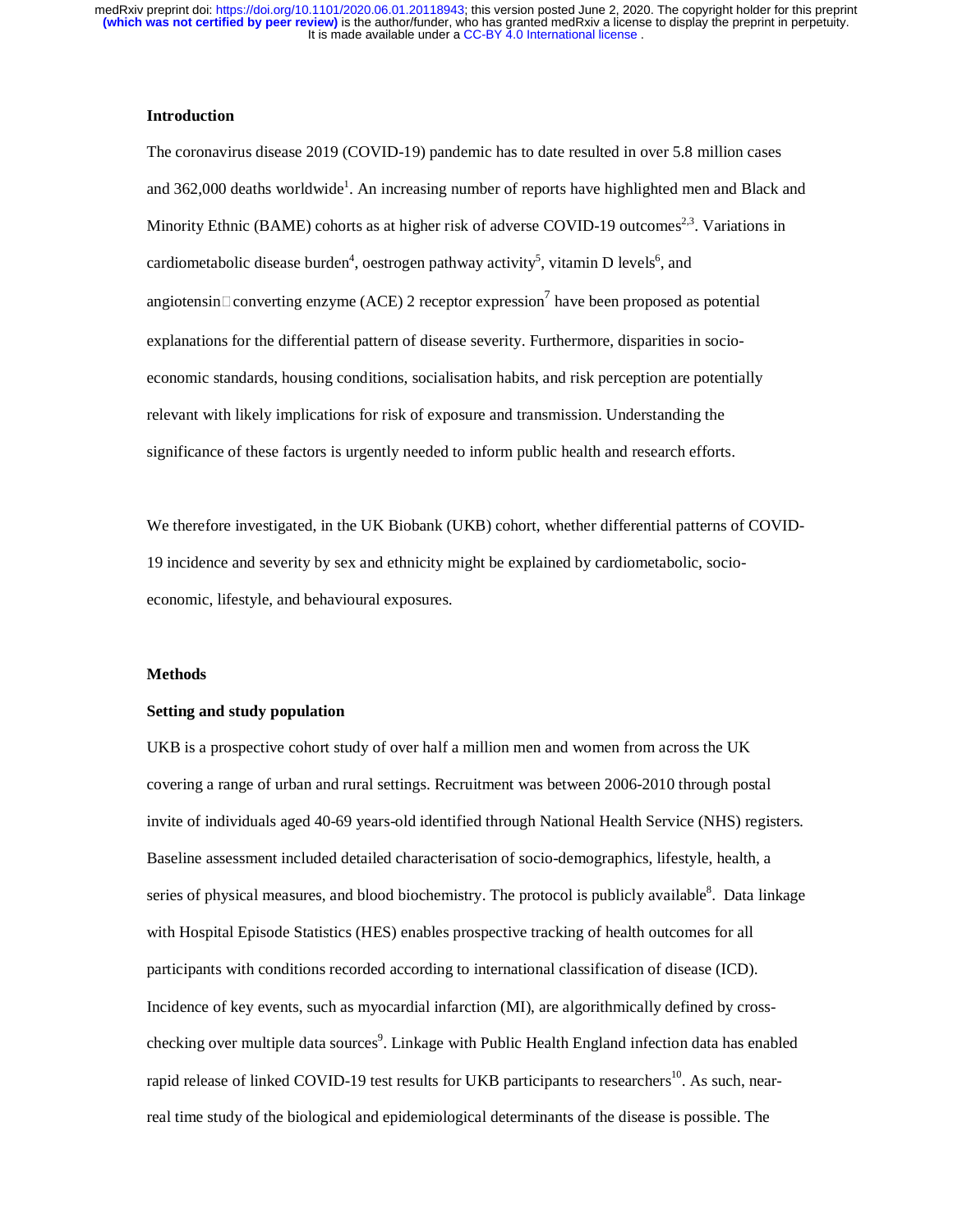latest data release (29/05/2020) includes test results from 16/03/2020 to 18/05/2020. As UK testing during this period was almost entirely restricted to hospitalised patients, researchers have been advised that COVID-19 positive status in UKB can be taken as surrogate for severe disease<sup>11</sup>.

# **Exposures**

We considered relevant demographic (age, sex, ethnicity), biological (cardiometabolic, 25(OH) vitamin D status, poor diet quality), socio-economic (material deprivation, type of home, household overcrowding), and behavioural (sociability, attitude to risk) disease determinants (Supplementary Table 1).

We used age and sex as recorded at baseline. Ethnicity is reported as Caucasian (any White background) and non-Caucasian. For consistency with wider UK classification, we document ethnicity as White and non-White. For the latter we report breakdown of ethnicities as per existing UKB categories: Black (Caribbean, African, any other Black background), Asian (Indian, Pakistani, Bangladeshi, any other Asian background), Chinese, Mixed (White and Black Caribbean, White and Black African, White and Asian, Any other mixed background), and "other". Townsend deprivation score is reported by the UKB as a measure of material deprivation calculated at baseline: zero, positive, and negative scores correspond to average, higher and lower levels of deprivation respectively, relative to national averages<sup>12</sup>. We used type of housing as a binary variable comprising communal living spaces (flat, apartment, sheltered accommodation) vs stand-alone housing (house, bungalow). We considered household overcrowding based on self-report of household size (number of people in the same home) and intergenerational cohabitation (number of generations in the same home). Socialisation habits were defined per self-reports of frequency of family/friend visits and participation in regular leisure activities outside the home (sports, pub, religious group, adult education class). Attitude to risk was assessed using self-report of tendency "to take risks" (binary yes/no). BMI was calculated from height and weight recorded at baseline. Smoking status was based on self-report. Hypertension, diabetes, and hypercholesterolaemia were defined through crosschecking across self-report and HES data. A list of ICD codes used is available in Supplementary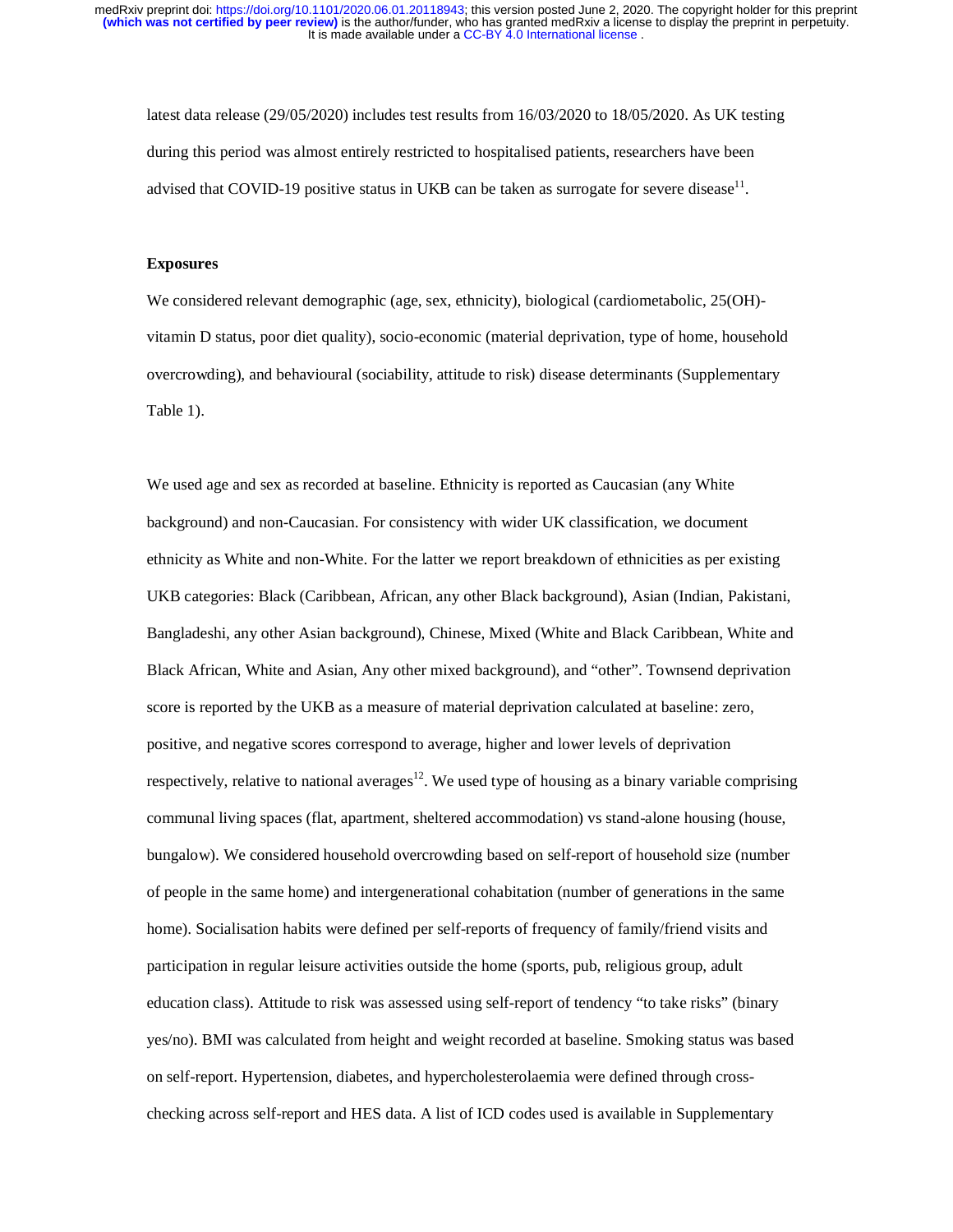Table 2. Prior MI was obtained from UKB algorithmically defined health outcomes. We used serum 25(OH)-vitamin D levels measured at baseline (CLIA analysis on a DiaSorin Ltd. LIASON XL), limiting to results between 10-375 nmol/L based on the manufacturer's analytic reportable range<sup>13</sup>. We adjusted for seasonality by regressing vitamin D on month of sampling as a factor, this allowed derivation of vitamin D adjusted to the same month for each participant. Preliminary analysis demonstrated significant difference in vitamin D by ethnicity and variation in the degree of seasonal variation by ethnicity (Figure 1D). We therefore performed seasonality adjustment separately for White and non-White ethnicities and added the intercept to the adjusted variables to maintain the difference between the two ethnic groups (i.e. regression residuals + intercept). We used processed meat intake as a marker of poor diet quality. We converted self-reported weekly intake frequencies into probabilities of daily intake and multiplied by portion size to derive a continuous measure of daily consumption in grams, as per previous publications using this dataset  $14,15$ .

#### **Ethics**

This study was covered by the ethics approval for UKB studies from the NHS National Research Ethics Service on 17th June 2011 (Ref 11/NW/0382) and extended on 10th May 2016 (Ref 16/NW/0274).

#### **Statistical analysis**

Statistical analysis was performed using R Version 3.6.2 [R Core Team (2019). R: A language and environment for statistical computing. R Foundation for Statistical Computing, Vienna, Austria. URL https://www.R-project.org/], and RStudio Version 1.2.5019 [RStudio Team (2015). RStudio: Integrated Development for R. RStudio, Inc., Boston, MA URL http://www.rstudio.com/].

UKB participants were grouped according to COVID-19 status: test positive, test negative, and untested. In analysis of an earlier data release, we demonstrated similar associations when comparing the untested cohort with both the test negatives and test positives; suggesting that comparison with the whole cohort in this way reveals associations with general hospitalisation rather than specifically with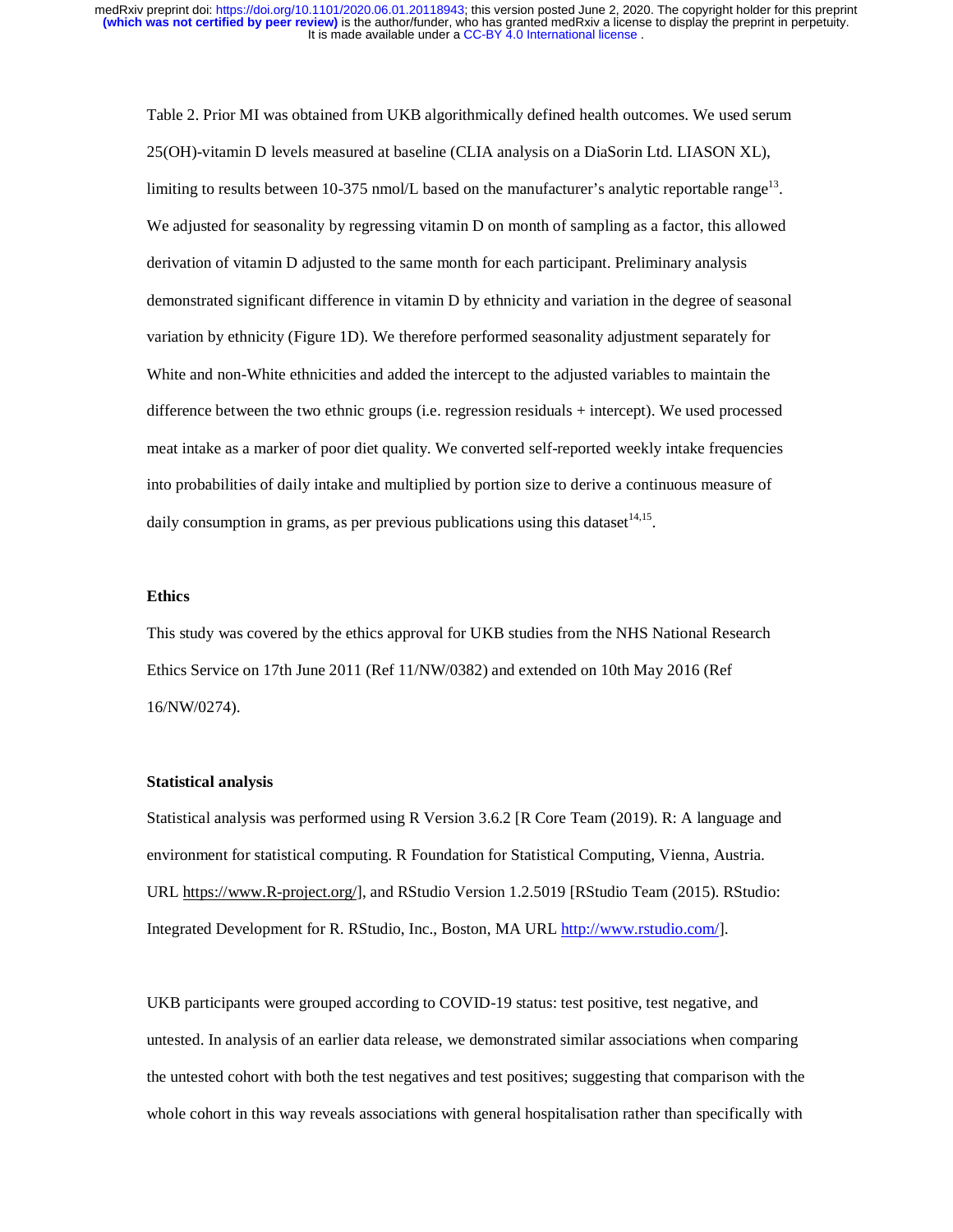COVID-19<sup>16</sup>. Therefore, to avoid bias relating to hospitalisation, in the present study, we limited logistic regression models to within the tested cohort i.e. test positives vs test negatives. We performed analyses in the whole tested sample, and separately in men and women. Logistic regression models were used to examine univariate and multivariate associations. We undertook individual multivariate models for each hypothesis to maximise sample size. We tested for multicollinearity setting a variance inflation factor (VIF) cut-off of 2.5. We present odds ratio (OR) for each exposure with the corresponding 95% confidence interval (CI) and p-value.

## **RESULTS**

#### **Population characteristics**

## *Sex and ethnicity*

Test results for 4,510 participants were available (positive, *n*=1,326; negative, *n*=3,184). Baseline characteristics are summarised in Table 1. Comparisons with the untested cohort (*n*=497,996) and characteristics by sex and ethnicity are summarised in Supplementary Tables 3, 4 and 5. There was over-representation of men and non-White ethnicities in the test positive cohort (Figure 1A, Figure 1B). Individuals of Black and Asian ethnicity were most disproportionately affected with Black ethnicities contributing over 3.5 times the number of positive cases than their representation in the untested cohort (Supplementary Table 3, Figure 1B).

#### *Cardiometabolic factors and vitamin D*

Men and non-White ethnicities had overall greater burden of cardiometabolic morbidities compared to women and White cohorts respectively (Figure 1E, Figure 1F). There were greater rates of smoking in White compared to Non-White ethnicities. Serum 25(OH)-vitamin D levels were, on average, higher in men and White ethnicities than women and non-White cohorts (Figure 1D).

#### *Socio-demographic and behavioural factors*

In comparison to the test negatives, those with a positive test had greater levels of social deprivation, were more likely to live in crowded households (Figure 1C). Non-Whites had higher levels of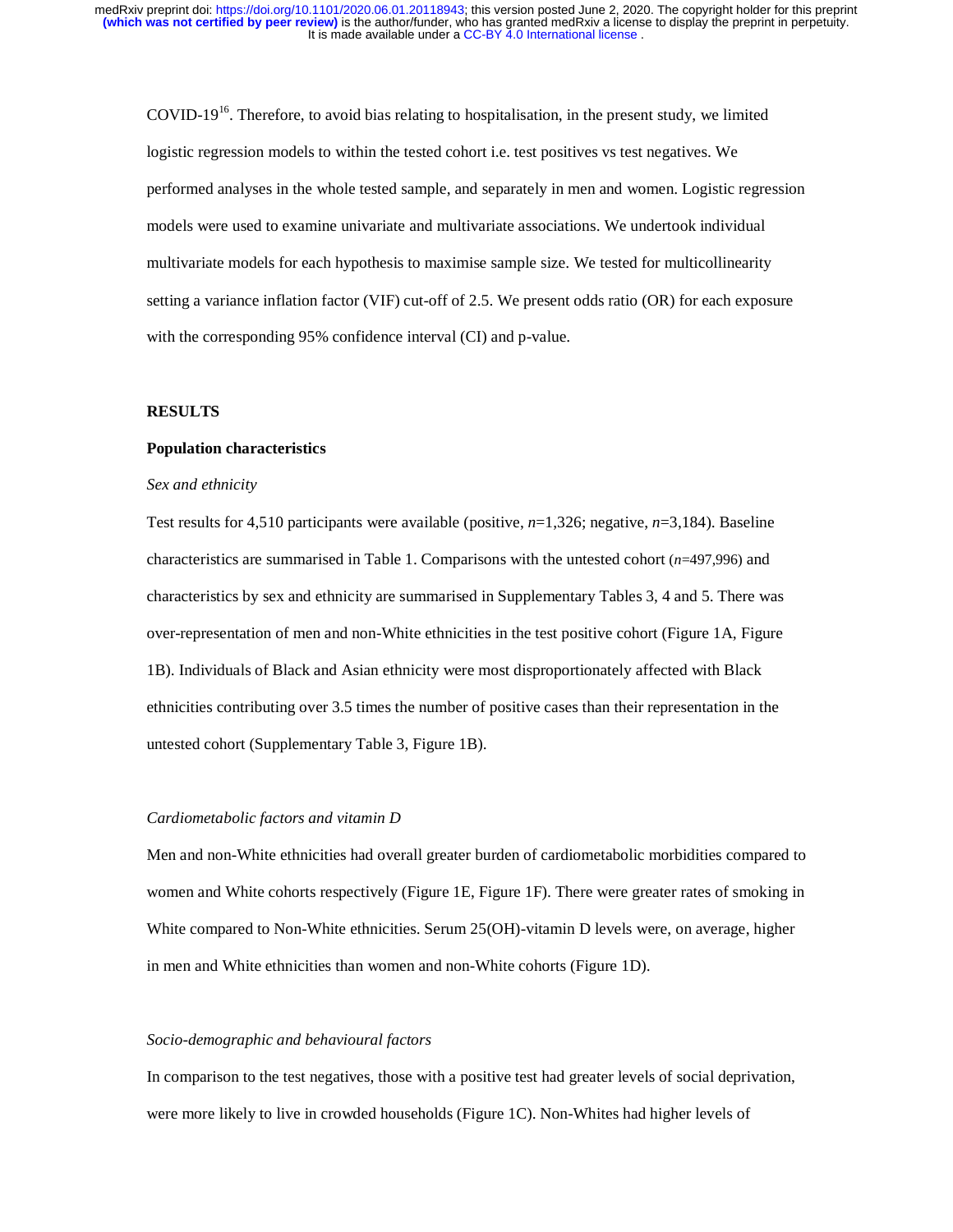material deprivation by Townsend score compared to those of White ethnicity; levels of deprivation between men and women were similar (Supplementary Table 4). The frequency of family/friend visits and leisure activities outside the home were comparable between the test positive and test negative groups. There was greater tendency to risk taking behaviour in the test positive cohort, which was greater in men vs women and in non-White vs White ethnicities.

#### **Univariate associations of exposures with COVID-19 positive status**

We tested the univariate association of all defined exposures with COVID-19 positive status within the tested cohort (Supplementary Table 6). Male sex, non-White ethnicity, higher BMI, greater material deprivation, and greater household overcrowding (household size, generations in household) were associated with increased odds of COVID-19 positive test. More frequent visits from family/friends were associated with lower risk of COVID-19 hospitalisation (given that a positive test implied hospital attendance), perhaps reflecting the role of social support in enabling individuals to remain at home when ill. There was a negative association between age and COVID-19 positivity, which may reflecting the narrow range and distribution of ages in the sample. Testing separately in men, non-White ethnicity, greater material deprivation, and higher BMI were the only statistically significant exposures. For women, additionally, lower 25(OH)-vitamin D status, greater household overcrowding (household size, generations in household), and greater risk taking behaviour were associated with COVID-19 positivity.

### **Independent associations of specific exposures with COVID-19 status**

#### *Cardiometabolic factors*

We undertook multivariate logistic regression models incorporating sex, age, ethnicity, smoking, BMI, diabetes, hypertension, high cholesterol, and prior MI (Table 2, Model 1). Male sex and non-White ethnicity were associated with greater odds of COVID-19 positive status with OR 1.28 (1.12, 1.46) and 1.78 (1.43, 2.20) respectively. Every 1kg/m<sup>2</sup> of BMI was associated with 1.03 (1.01, 1.04) greater odds of COVID-19 positivity. There was a borderline negative association with age 0.99 [0.98, 1.00], which remained significant in sex-stratified analysis for women only. Non-White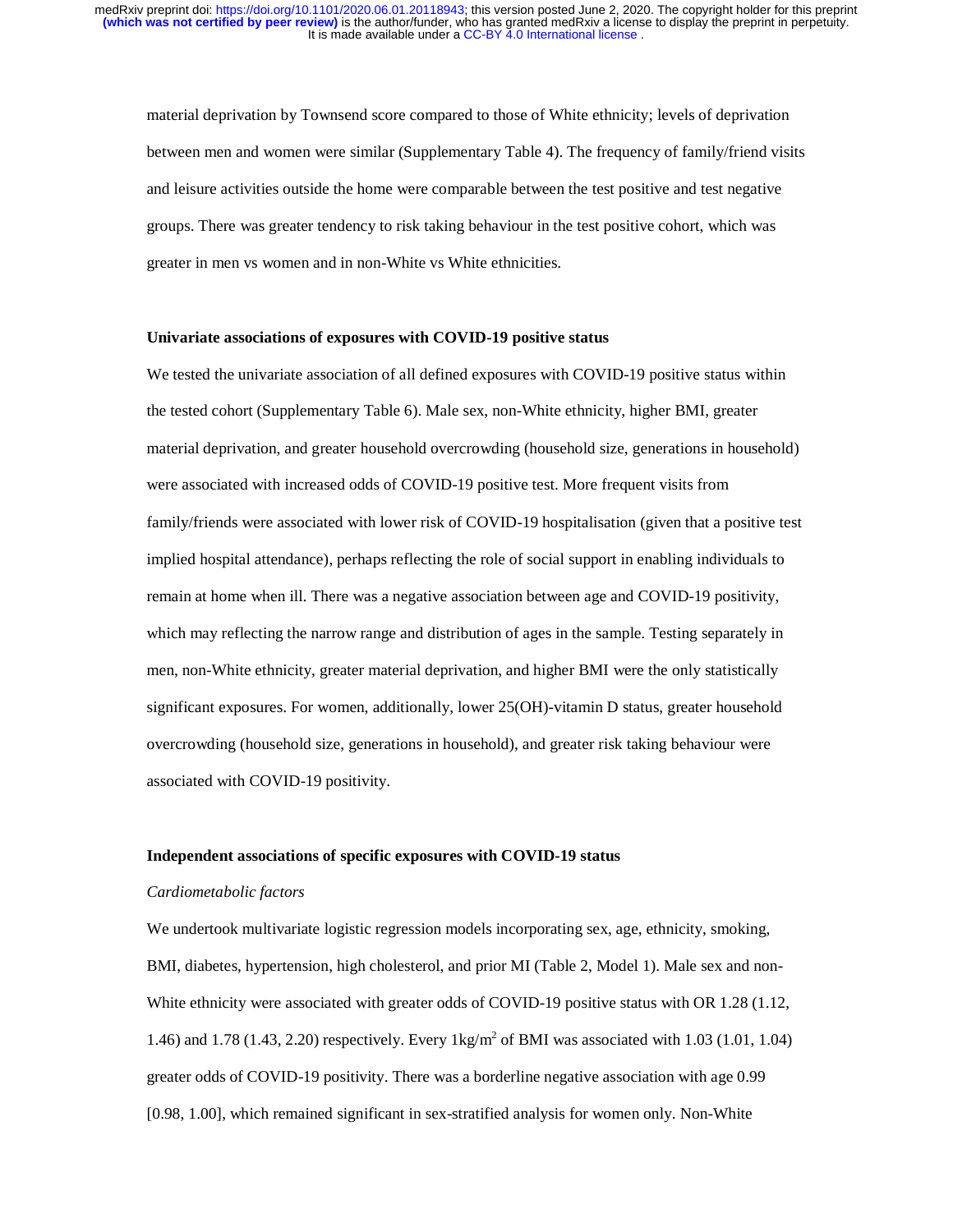ethnicity and higher BMI were statistically significant associations for both men and women, with no evidence of attenuation (compared with the crude models).

#### *25(OH)-vitamin D status and poor diet quality*

In multivariate logistic regression models incorporating sex, age and ethnicity, there was no significant association between season-adjusted 25(OH)-vitamin D status and COVID-19 positivity (Table 2, Model 2). Similarly, in a separate model, adjustment for sex, age, and ethnicity demonstrated no statistically significant association between processed meat consumption and COVID-19 status (Table 2, Model 3). In both models, male sex was associated with higher odds of COVID-19 positive test and non-White ethnicity was consistently associated with COVID-19 positive test across men and women, with no evidence of attenuation.

### *Material deprivation*

We tested the effect of material deprivation in multivariate models with mutual adjustment for sex, age, and ethnicity (Table 3, Model 4). There was a small, but statistically significant association between greater material deprivation and odds of COVID-19 positivity [OR 1.03 (1.01, 1.05)]. There remained strong and significant associations with male sex [OR 1.27 (1.11, 1.45)] and non-White ethnicity [OR 1.67 (1.34, 2.07)].

#### *Housing conditions*

We considered the effect of housing conditions in multivariate logistic regression models including sex, age, ethnicity, home type, and household size. In the whole sample, male sex, non-White ethnicity, and greater household size were associated with greater odds of COVID-19 positivity (Table 3, Model 5). Testing separately in men and women, non-White ethnicity was the only exposure which remained significantly associated with COVID-19 status. Attenuation of associations with household size is likely due to the small effect size and limited heterogeneity of the exposure in each of the sexes individually.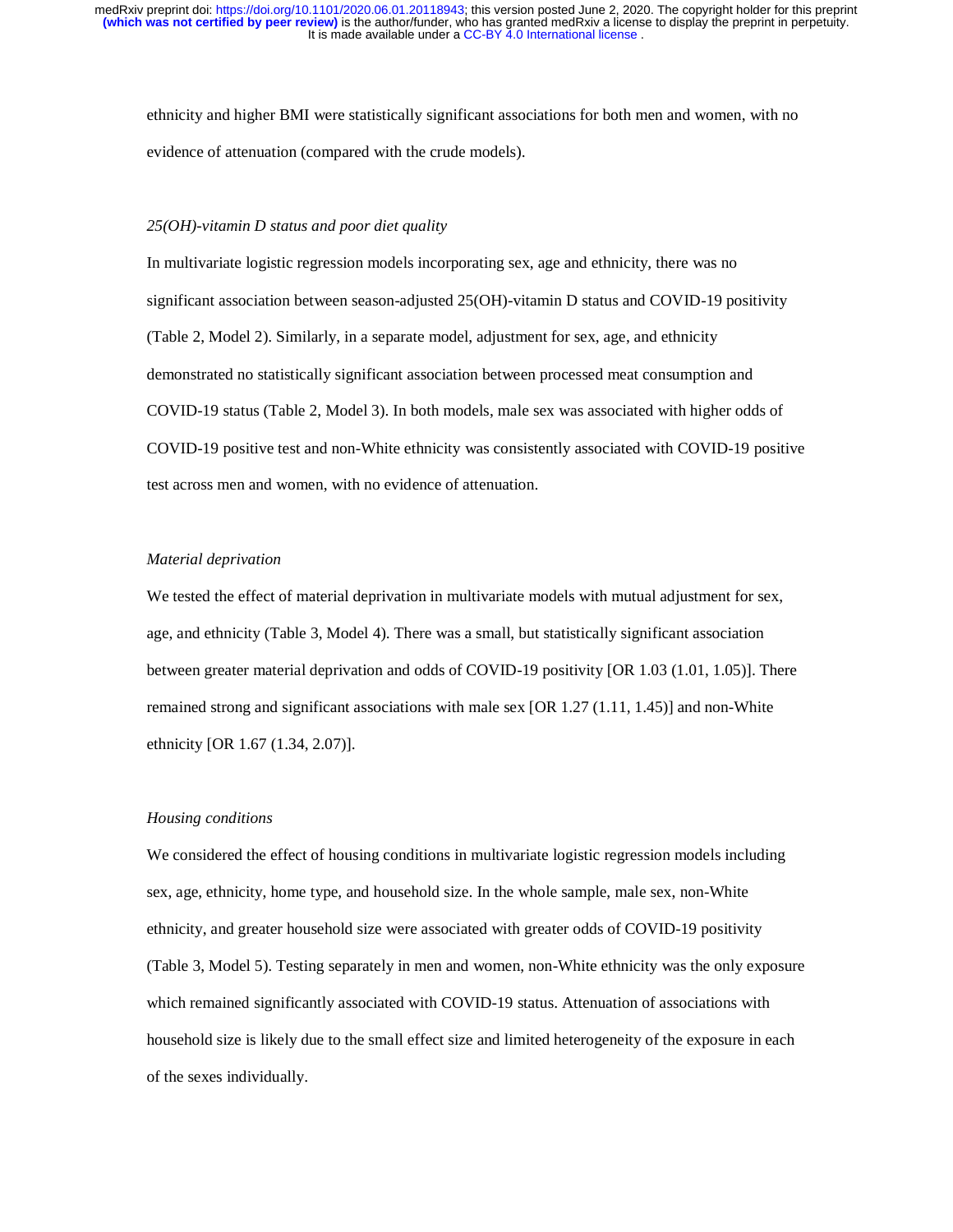### *Socialisation habits and attitudes to risk*

We undertook separate multivariate logistic regression models testing for associations between COVID-19 status, socialisation habits (Table 3, Model 6) and risk-taking attitude (Table 3, Model 7) whilst adjusting for age, sex, and ethnicity. Statistically significant associations were observed with male sex and non-White ethnicity which were not attenuated from crude models by adjustment for socialisation or risk-taking behaviour.

## **Final model**

We built a final multivariate logistic regression model, with covariates selected based on previous model permutations including sex, ethnicity, BMI, Townsend score, and household size (Supplementary Table 7). All covariates apart from age were statistically significant in this model. Male sex and non-White ethnicity were associated with greater odds of COVID-19 positivity: OR 1.23 (1.08, 1.41) and 1.59 (1.26, 1.99) respectively. Every  $1 \text{kg/m}^2$  increase in BMI was associated with 1.02 (1.01, 1.03) greater odds of COVID-19 positivity and for every additional person living in the same household the odds increased by 1.09 (1.03, 1.16).

### **Discussion**

## **Main finding of this study**

In 4,510 UKB participants tested for COVID-19 in a hospital setting (positive, *n*=1,326), male sex, non-White ethnicity, higher BMI, and greater household size were associated with significantly greater odds of COVID-19 positive test. Despite variation in burden of cardiometabolic morbidities, 25(OH)-vitamin D levels, and material deprivation by sex and ethnicity, these factors were not significantly associated with COVID-19 positive status and did not explain the strong association with ethnicity. The pattern of tested associations did not vary between men and women.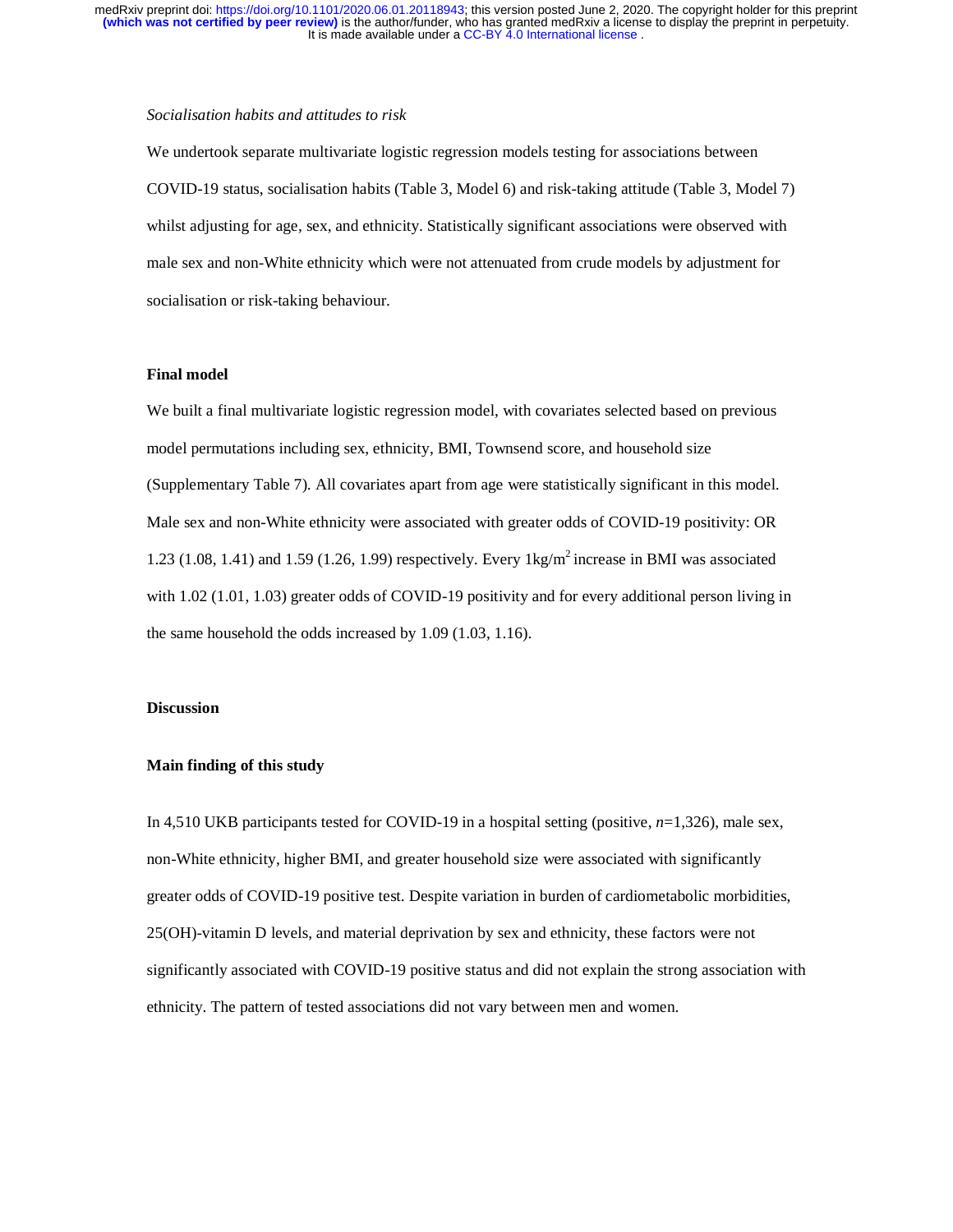### **What is already known on this topic**

There is mounting evidence for disproportionate adverse effects of COVID-19 in non-White ethnicities<sup>2</sup>. UK national audit data demonstrates that up to one-third of COVID-19 patients requiring intensive care are from BAME backgrounds, a rate which is far greater than their representation in the general population<sup>17</sup>. Similarly, an analysis of COVID-19 deaths amongst NHS staff, found that  $64\%$ of deaths were in individuals from BAME cohorts, markedly disproportionate to their 20% contribution to the NHS workforce<sup>18</sup>. The latest report from the Office of National Statistics (ONS) also demonstrates greater risk of COVID-19 mortality in BAME groups<sup>19</sup>; individuals of Black ethnicity appeared at highest risk with over 3.5 times greater risk of COVID-19 death compared to Caucasians, followed by Asian ethnicities<sup>19</sup>. Similarly, in the USA, there has been growing concern over the disproportionate impact of COVID-19 deaths amongst African Americans. In Chicago, 54.5% of all COVID-19 deaths are in Black people, whilst they constitute only 30% of the population<sup>20</sup>. These patterns are echoed across Europe, with Nordic countries reporting as much as ten times greater risk of COVID-19 in Somali populations<sup>21</sup>. We had previously documented this preponderance of cases amongst BAME individuals in our analysis of the initial UKB data release<sup>16</sup>; here we have confirmed the observation in the larger dataset, and importantly demonstrated a nonuniform impact across different BAME groups with highest rates amongst Black followed by Asian ethnicities.

The greater cardiometabolic burden in both BAME and male cohorts has been proposed as potentially important in driving adverse COVID-19 outcomes. In our sample, these cohorts had broadly poorer cardiometabolic profile than their female and White counterparts. However, in multivariate logistic regression models including multiple cardiometabolic factors statistically significant associations with COVID-19 status were observed with male sex, non-White ethnicity, and higher BMI only. This suggests that the greater cardiometabolic burden in non-White ethnicities does not account for the adverse COVID-19 outcomes in this group.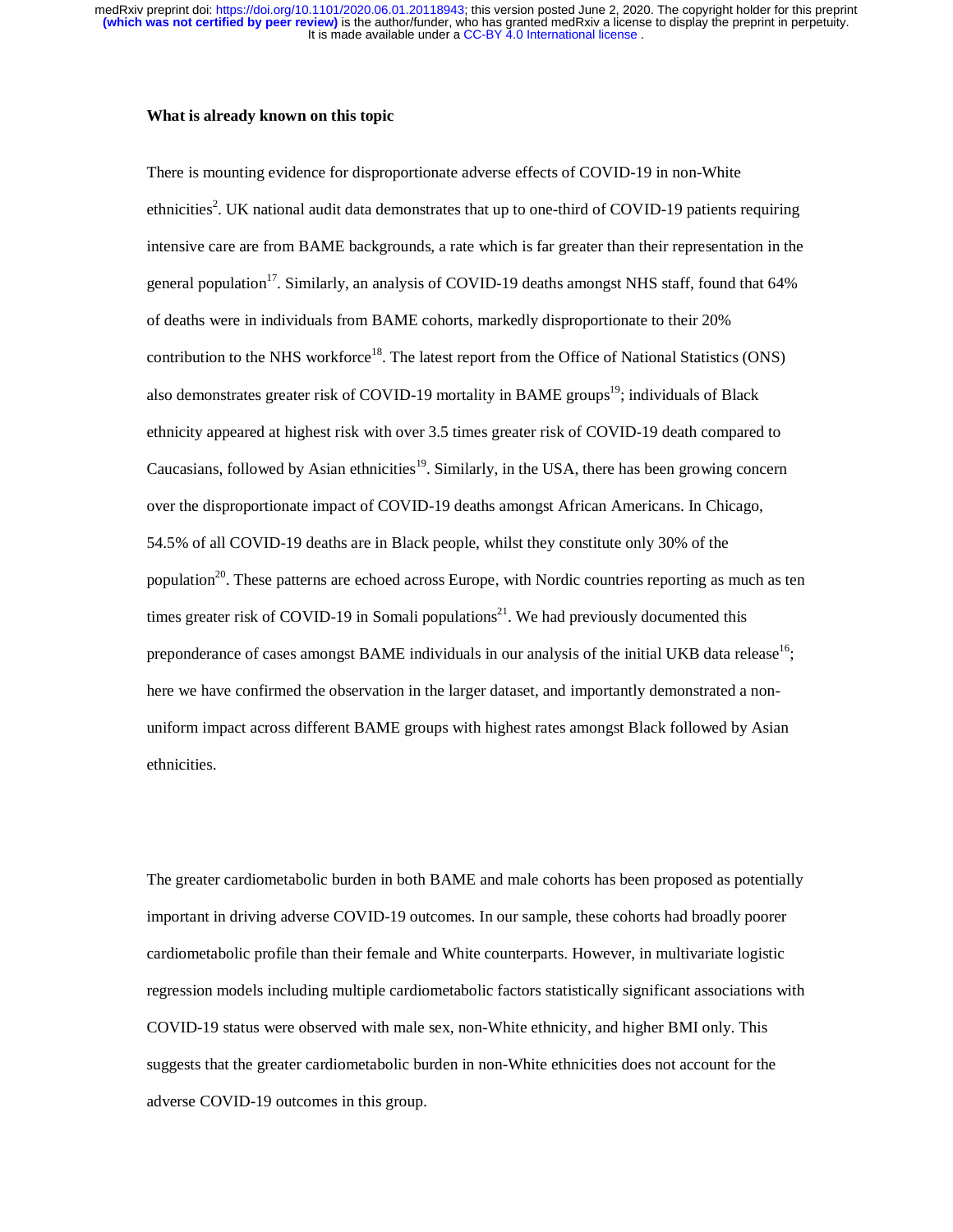Consistent with our findings, UK and USA statistics highlight obesity as a marker of poor COVID-19 outcomes, such as requirement for intensive care<sup>22</sup>. There are increasing suggestions of a possible pathophysiological link between adiposity and COVID-19 severity. Wide expression of ACE2 receptors within adipose tissue is thought to promote binding and cellular entry of severe acute respiratory syndrome coronavirus 2 (SARS-CoV-2)<sup>23</sup>. It has been suggested that adipose tissue may act as a "viral reservoir" for SARS-CoV-2, perhaps contributing to a more prolonged and severe illness<sup>23</sup>. In addition, adipose tissue is a known source of inflammatory cytokines, such as Interleukin  $6<sup>24</sup>$ . This is hypothesised to be linked to the association of adiposity with greater likelihood of cytokine storms and the consequent risk of severe respiratory complications in the context of COVID-19. Indeed, studies have demonstrated association of higher Interleukin 6 levels with respiratory failure and requirement for mechanical ventilation in COVID-19 patients<sup>25</sup>. Greater adiposity, as well as non-White ethnicity, is associated with lower 25(OH)-vitamin D status. Although the active 1,25(OH)<sub>2</sub>-vitamin D form has immune system functions<sup>26</sup>, evidence linking low 25(OH-vitamin D (the circulating storage form, and poorly correlated with  $1,25(OH)<sub>2</sub>-vitanin D$ ) with COVID-19 disease have been contradictory<sup>27</sup>. In our study, our finding of no independent associations between 25(OH)-vitamin D status and COVID-19 disease suggest that the association is confounded by ethnicity and BMI. Interestingly, the BMI association was retained in multivariate models, suggesting a possible independent role for adiposity, which clearly deserves further investigation.

Socio-economic deprivation is associated with poorer global health outcomes<sup>28</sup> with specific implications for infectious disease due to its association with overcrowded living conditions. It has been suggested that ethnic differences in COVID-19 severity may relate to clustering of material deprivation with BAME status<sup>29</sup>. In the UKB material deprivation is reported using the Townsend score, which is based on four factors- employment, car ownership, home ownership, and household overcrowding. Consistent with national reports, we found higher material deprivation in non-White participants. In multivariate models including age, sex, ethnicity, and Townsend score, there were significantly greater odds of COVID-19 with greater material deprivation whilst the association with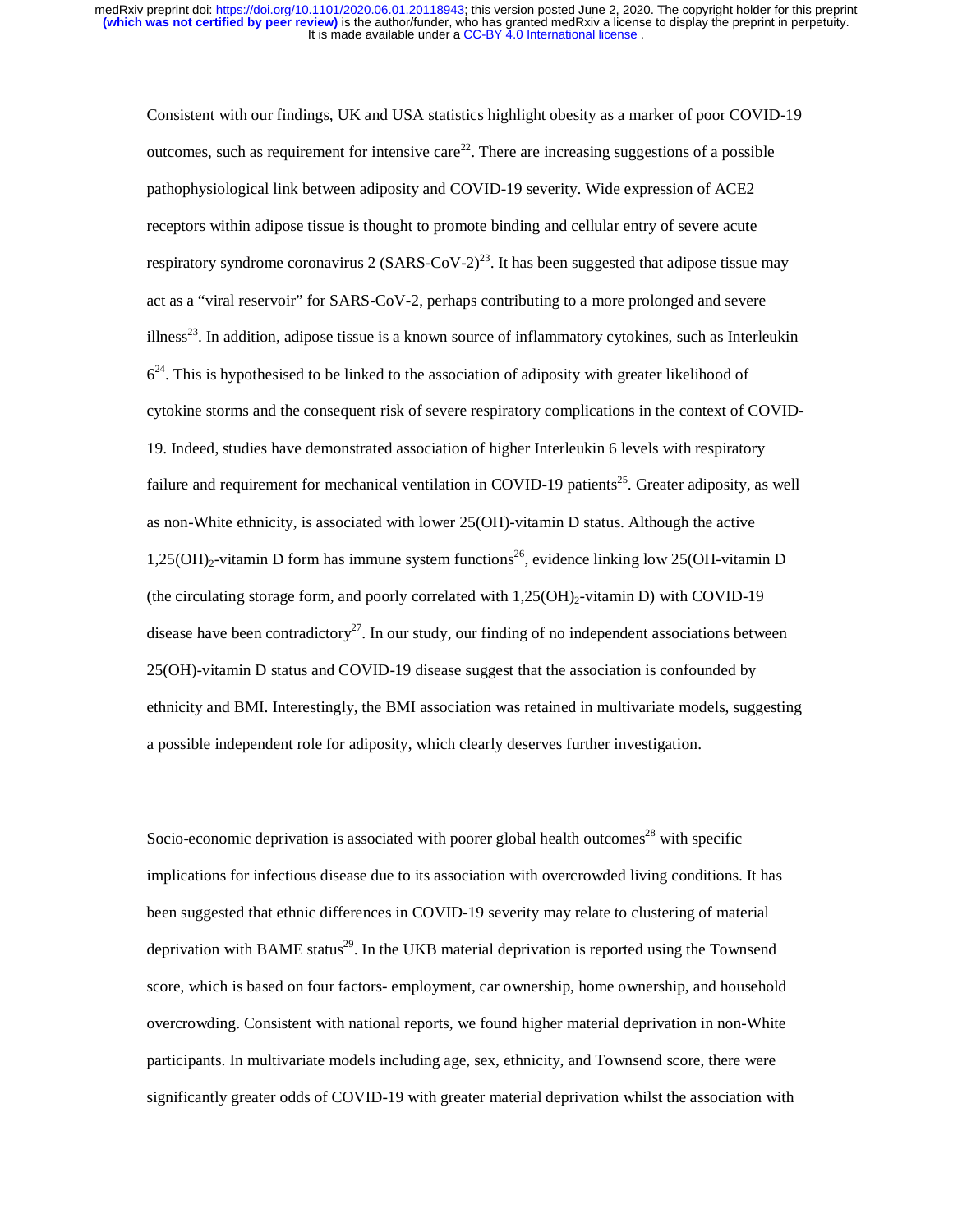ethnicity appeared strong and significant. Testing separately for the effect of household overcrowding, this exposure appeared significant independent of sex, ethnicity, age, and home type. This suggests that in modern western societies, it is not global economic deprivation, but specific aspects relating to household overcrowding that have relevance to COVID-19. Consistent with these observations, a survey of COVID-19 cases from New York reports the highest number of cases occurring in areas with the largest average household size<sup>30</sup>. Furthermore, analysis of UK cases by the ONS also demonstrates that material deprivation does not adequately explain the ethnic disparities in COVID-19 outcomes $^{19}$ .

Behavioural factors, in particular attitudes that may compromise adherence to lockdown measures, have been proposed as potentially important in determining risk of exposure to SARS-CoV-2. There have been suggestions that the higher rates of COVID-19 in men may relate to their greater tendency to take risks than women<sup>31</sup> with a recent UK survey identifying young men as the most likely demographic to break lockdown measures<sup>32</sup>. Cultural differences in socialisation habits and more frequent contact with friends and extended family are also potentially relevant factors. In our analysis, we did not find these factors to be significantly important in conferring COVID-19 positive status with the increased odds associated with male sex and non-White ethnicity occurring independent of these factors.

#### **What this study adds**

This study is consistent with growing reports of higher risk of severe COVID-19 in men and non-White ethnicities, in particular Black populations. We identified higher BMI, greater material deprivation, and household overcrowding as independent risk factors for COVID-19. In addition, we demonstrated that the ethnic and sex differential pattern of COVID-19 is not adequately explained by greater cardiometabolic disease burden, lower vitamin D levels, greater social deprivation, or behavioural factors. Thus, alternative biological pathways and different genetic susceptibilities warrant consideration.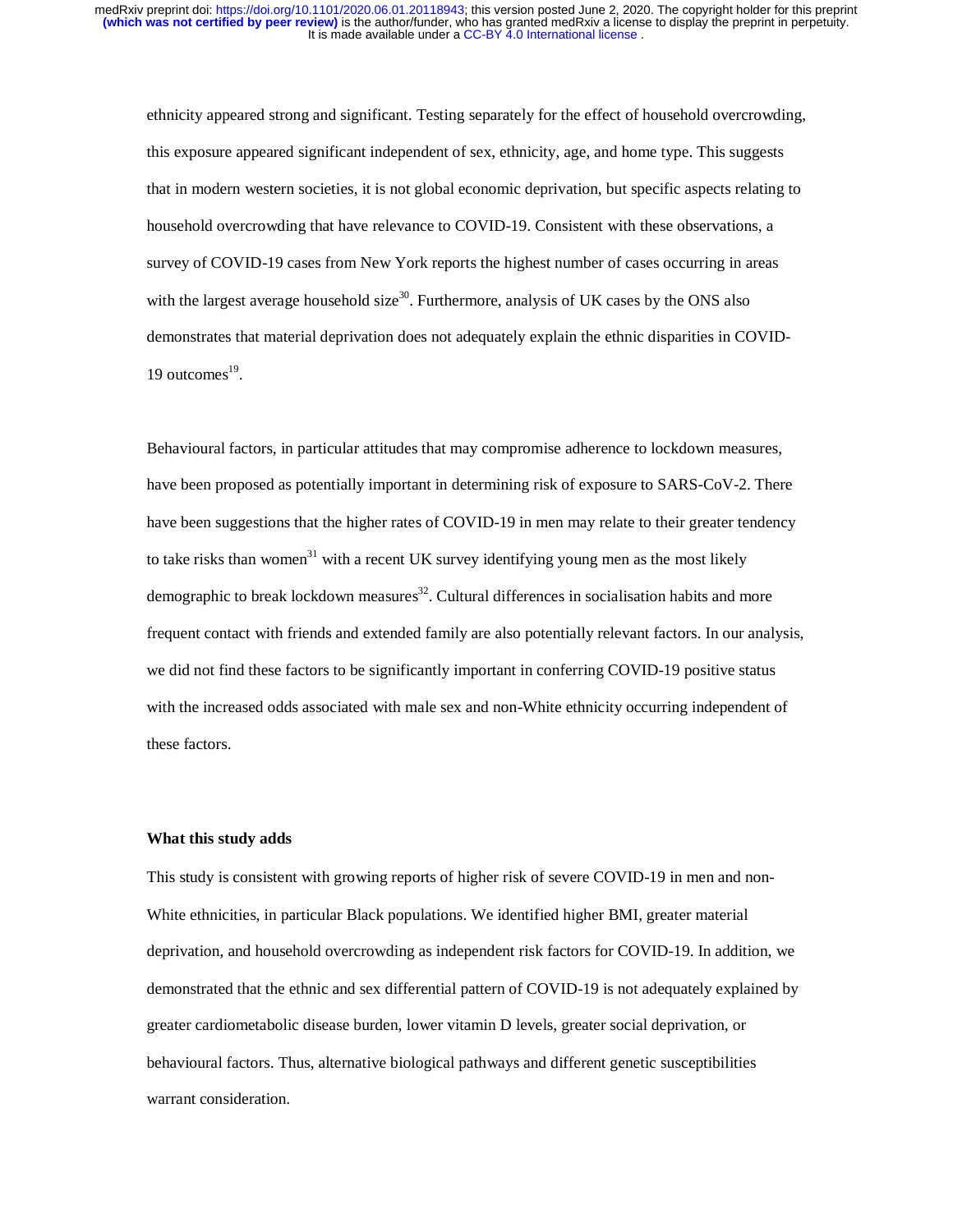### **Limitations of this study**

Aggregating all BAME populations into one cohort may overlook important differences between non-Caucasian ethnicities. Further study in samples with greater ethnic diversity is needed. Given the observational nature of the study, we cannot discern causal relationships, and although we controlled for a wide range of covariates, the possibility of residual confounding should be considered. Furthermore, the current dataset does not allow assessment of specific COVID-19 health outcomes.

## **Conclusion**

There is greater risk of severe COVID-19 amongst men and non-White ethnicities. The augmented risk in BAME populations is non-uniform and disproportionately affects Black and Asian ethnicities. The sex and ethnicity differential pattern of COVID-19 is not adequately explained by variations in cardiometabolic factors, 25(OH)-vitamin D levels, or socio-economic factors. Thus, investigation of alternative biological pathways and genetic susceptibilities is warranted.

#### **Funding statement**

ZRE is supported by a British Heart Foundation Clinical Research Training Fellowship (FS/17/81/33318). SEP, PBM, MJC acknowledge support from the Barts Biomedical Research Centre funded by the National Institute for Health Research (NIHR). NCH and CC acknowledge support from the UK Medical Research Council (MRC #405050259; #U105960371), NIHR Southampton Biomedical Research Centre, University of Southampton and University Hospital Southampton, and NIHR Oxford Biomedical Research Centre, University of Oxford.

### **Acknowledgements**

This study was undertaken using the UK Biobank resource, Access Application 2964.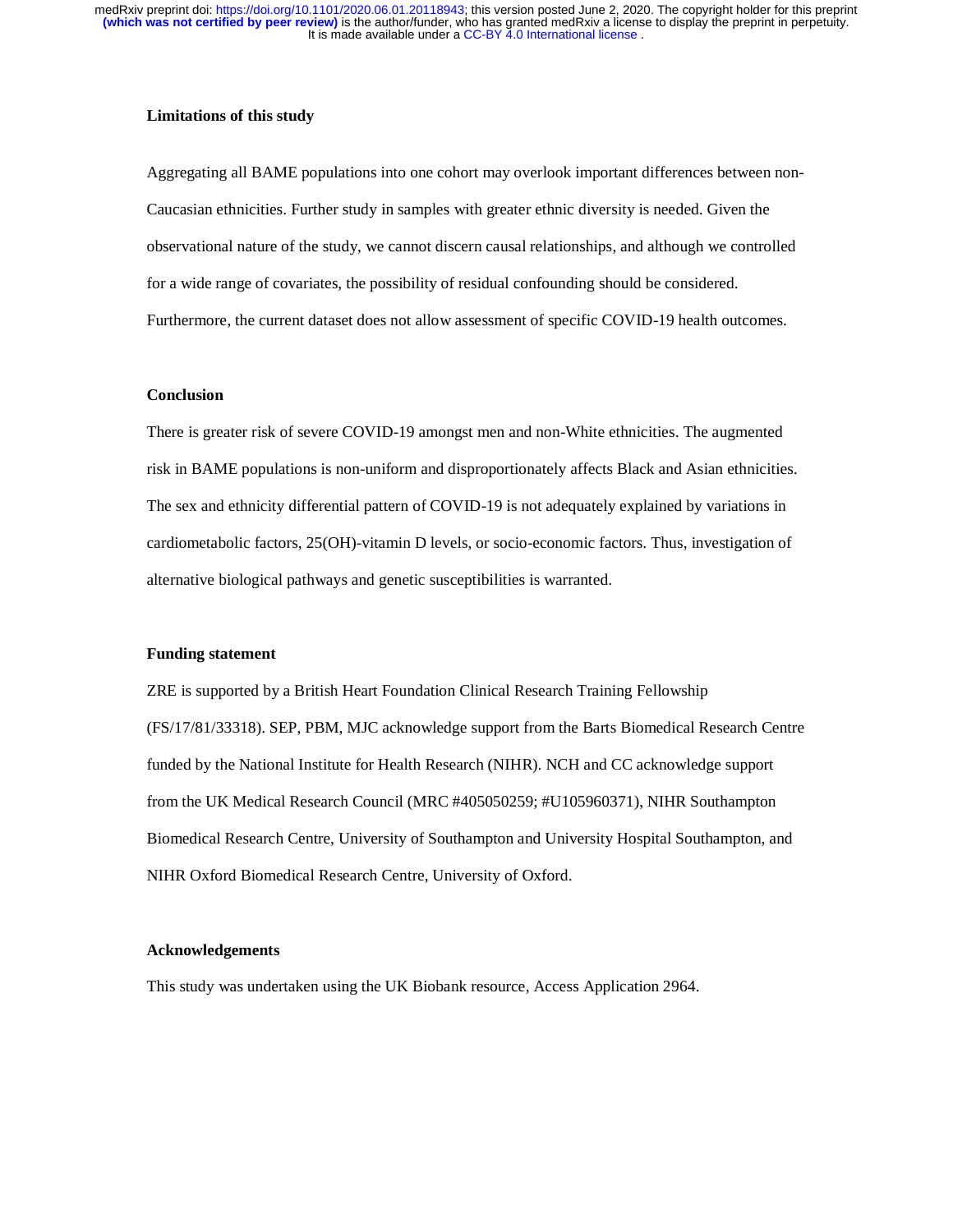# **References**

- 1. World Health Organization (WHO). Coronavirus disease (COVID-19) Situation Report-131.
- 2. Kirby T. Evidence mounts on the disproportionate effect of COVID-19 on ethnic minorities. *Lancet Respir Med* 2020;**S2213**-**2600**:30228–30229.
- 3. Wenham C, Smith J, Morgan R. COVID-19: the gendered impacts of the outbreak. *Lancet* 2020;**395**:846–848.
- 4. Chaturvedi N. Ethnic differences in cardiovascular disease. *Heart* 2003;**89**:681–686.
- 5. Channappanavar R, Fett C, Mack M, Eyck PP Ten, Meyerholz DK, Perlman S. Sex-Based Differences in Susceptibility to Severe Acute Respiratory Syndrome Coronavirus Infection. *J Immunol* 2017;**198**:4046–4053.
- 6. Herrick KA, Storandt RJ, Afful J, et al. Vitamin D status in the United States, 2011–2014. *Am J Clin Nutr* 2019;**110**:150–157.
- 7. Cao Y, Li L, Feng Z, et al. Comparative genetic analysis of the novel coronavirus (2019 nCoV/SARS-CoV-2) receptor ACE2 in different populations. *Cell Discov* 2020;**6**:1–4.
- 8. UK Biobank: Protocol for a large-scale prospective epidemiological resource. 2007. https://www.ukbiobank.ac.uk/wp-content/uploads/2011/11/UK-Biobank-Protocol.pdf (13 May 2020)
- 9. Schnier C, Bush K, Nolan J, Sudlow C. Definitions of Acute Myocardial Infarction and Main Myocardial Infarction Pathological Types UK Biobank Phase 1 Outcomes Adjudication Documentation on behalf of UK Biobank Outcome Adjudication Group Definitions of Acute Myocardial Infarction. 2017.

http://biobank.ndph.ox.ac.uk/showcase/showcase/docs/alg\_outcome\_mi.pdf (26 May 2020)

- 10. Bugbank Homepage. http://www.bugbank.uk/index.html (14 May 2020)
- 11. UK Biobank data showcase: Records of COVID-19 test results (Data-Field 40100). 2020. http://biobank.ndph.ox.ac.uk/showcase/field.cgi?id=40100 (14 May 2020)
- 12. Townsend P, Phillimore P, Beattie A. Health and Deprivation: Inequality and the North. *Nurs Stand* 1988;**2**:34–34.
- 13. Fry D, Almond R, Moffat S, Gordon M, Singh P. UK Biobank Biomarker Project Companion Document to Accompany Serum Biomarker Data. 2019. http://www.ukbiobank.ac.uk/ukbiobank-biomarker-panel/. (14 May 2020)
- 14. Schenker S. Portion sizes Food Fact Sheet. 2016. www.bda.uk.com/foodfacts (25 April 2020)
- 15. Anderson JJ, Darwis NDM, Mackay DF, Celis-Morales CA, Lyall DM, Sattar N, Gill JMR, Pell JP. Red and processed meat consumption and breast cancer: UK Biobank cohort study and meta-analysis. *Eur J Cancer* 2018;**90**:73–82.
- 16. Raisi-Estabragh Z, McCracken C, Ardissino M, Bethell MS, Cooper J, Cooper C, Harvey NC, Petersen SE. Non-white ethnicity, male sex, and higher body mass index, but not medications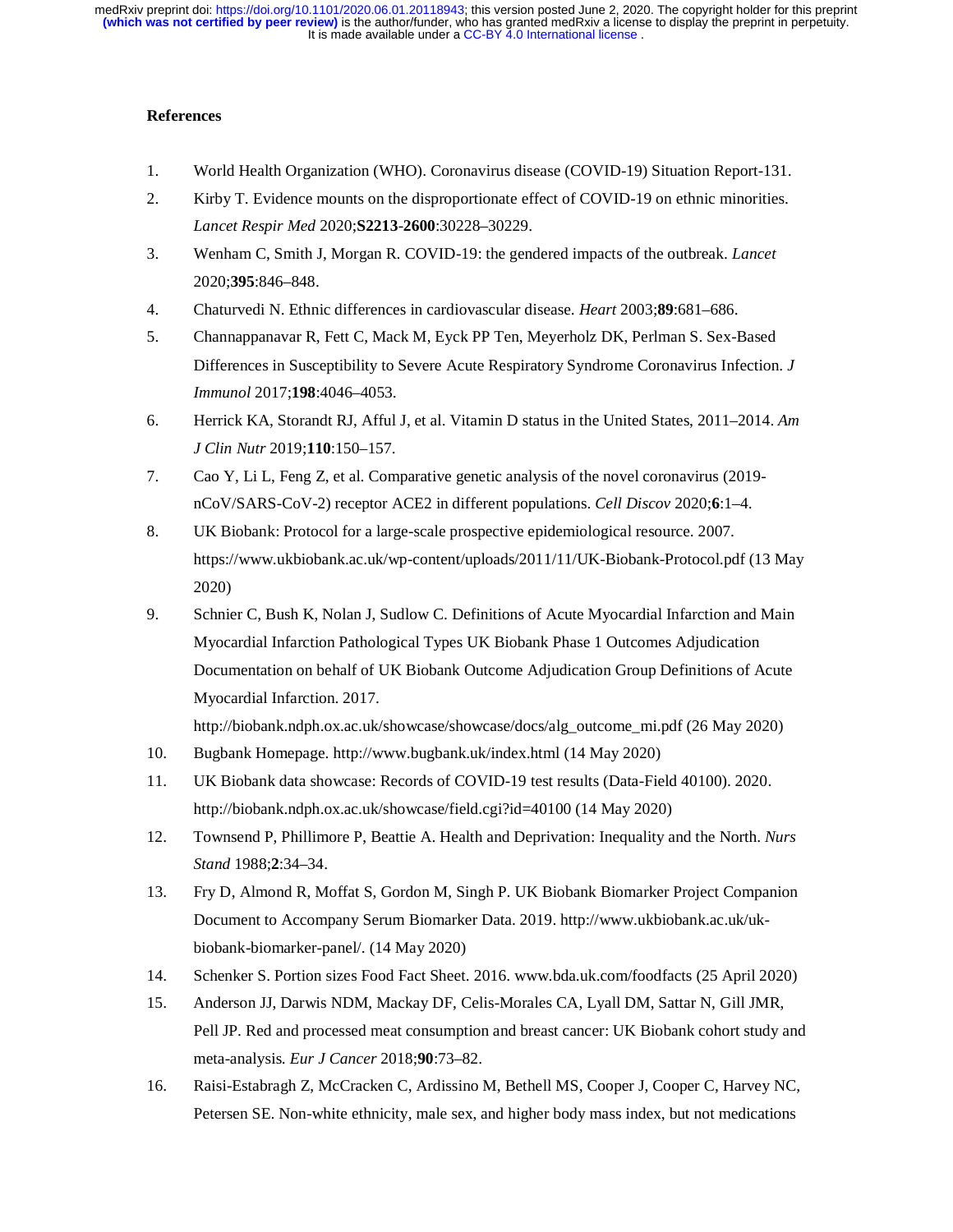> acting on the renin-angiotensin system are associated with coronavirus disease 2019 (COVID-19) hospitalisation: review of the first 669 cases from the UK biobank. *medRxiv* 2020; doi: 2020.05.10.20096925.

- 17. ICNARC report on COVID-19 in critical care. ICNARC COVID-19 Study Case Mix Program. Database. 2020. p. 1–16. https://www.icnarc.org/Our-Audit/Audits/Cmp/Reports (26 May 2020)
- 18. Cook T, Kursumovic E, Lennane S. Exclusive: deaths of NHS staff from covid-19 analysed. *Health Serv J* 2020; https://www.hsj.co.uk/exclusive-deaths-of-nhs-staff-from-covid-19 analysed/7027471.article (26 May 2020)
- 19. White C. Coronavirus ( COVID-19 ) related deaths by ethnic group, England and Wales $\Box$ : 2 March 2020 to 10 April 2020- Office for National Statistics. 2020.
- 20. City of Chicago: Latest Data. https://www.chicago.gov/city/en/sites/covid-19/home/latestdata/2020-04-21.html (24 May 2020)
- 21. COVID-19 takes unequal toll on immigrants in Nordic region. https://uk.reuters.com/article/uk-health-coronavirus-norway-immigrants/covid-19-takesunequal-toll-on-immigrants-in-nordic-region-idUKKCN2260Y2 (24 May 2020)
- 22. Kass DA, Duggal P, Cingolani O. Obesity could shift severe COVID-19 disease to younger ages. *Lancet* 2020;**395**:1544–1545.
- 23. Kruglikov IL, Scherer PE. The role of adipocytes and adipocyte  $\Box$  like cells in the severity of COVID19 infections. *Obesity* 2020; doi:10.1002/oby.22856
- 24. Michalakis K, Ilias I. SARS-CoV-2 infection and obesity: Common inflammatory and metabolic aspects. *Diabetes Matab Syndr* 2020;**14**:469–471.
- 25. Herold T, Jurinovic V, Arnreich C, et al. Level of IL-6 predicts respiratory failure in hospitalized symptomatic COVID-19 patients. *medRxiv* 2020; doi: 2020.04.01.20047381.
- 26. Aranow C. Vitamin D and the Immune System. *J Investig Med* 2011;**59**:881–886.
- 27. Lanham-New SA, Webb AR, Cashman KD, et al. Vitamin D and SARS-CoV-2 virus/COVID-19 disease. *BMJ Nutr Prev Heal* BMJ; 2020; doi: bmjnph-2020-000089.
- 28. Health state life expectancies by national deprivation deciles, England and Wales, 2016 to 2018-Office for National Statistics.
- 29. People living in deprived neighbourhoods GOV.UK Ethnicity facts and figures. https://www.ethnicity-facts-figures.service.gov.uk/uk-population-by-ethnicity (24 May 2020)
- 30. Wadhera RK, Wadhera P, Gaba P, et al. Variation in COVID-19 Hospitalizations and Deaths Across New York City Boroughs. *JAMA* 2020; doi: 10.1001/jama.2020.7197.
- 31. Pawlowski B, Atwal R, Dunbar RIM. Evolutionary Psychology Sex Differences in Everyday Risk-Taking Behavior in Humans. *Evol Psychol* 2008;**6**:29–42.
- 32. Kivimäki M, Batty GD, Pentti J, et al. Association between socioeconomic status and the development of mental and physical health conditions in adulthood: a multi-cohort study.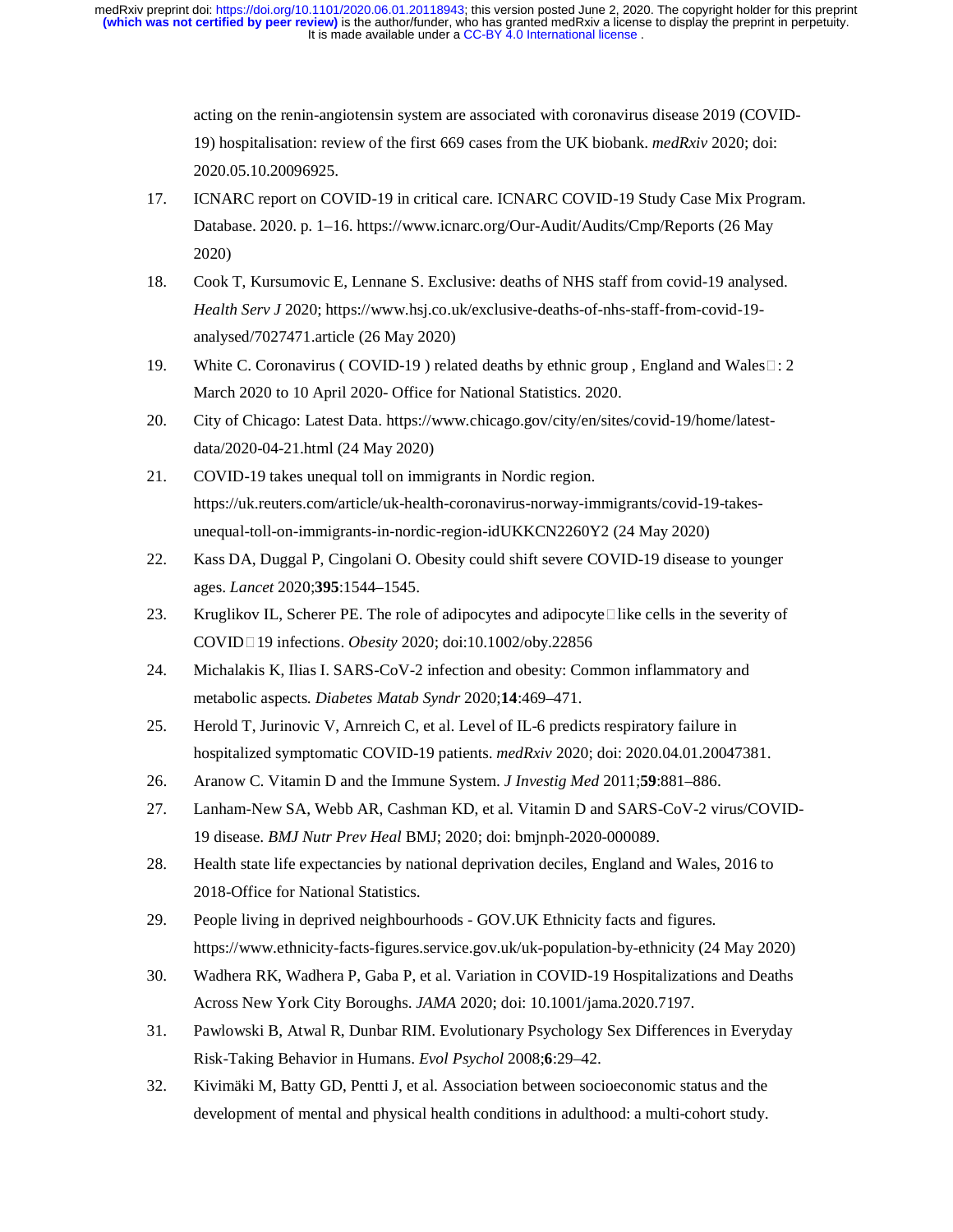*Lancet Public Heal* 2020;**5**:e140–e149.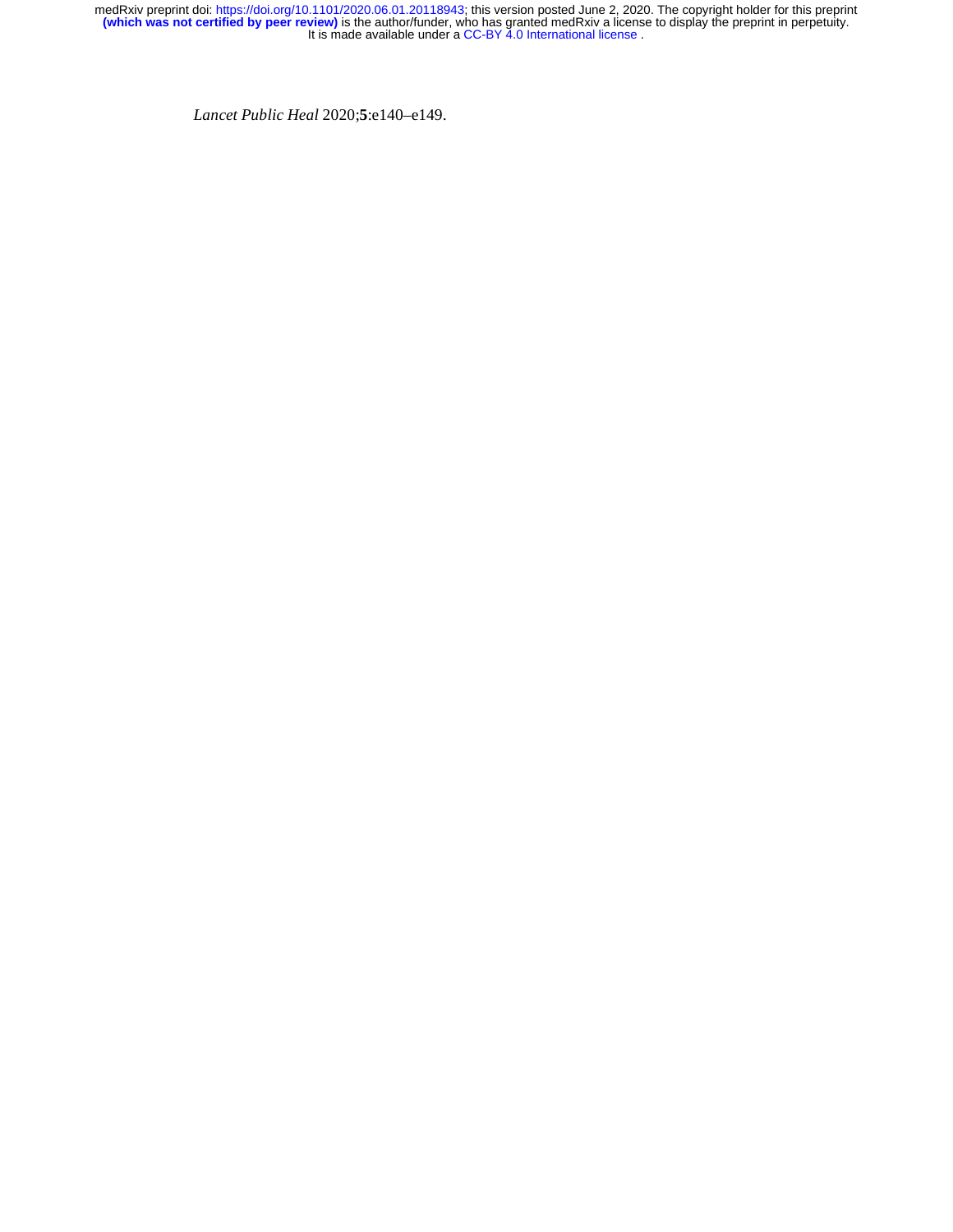|                                    | Test positive         | Test negative          |
|------------------------------------|-----------------------|------------------------|
|                                    | $(n=1,326)$           | $(n=3,184)$            |
| Men                                | 696 (52.5%)           | 1,505 (47.3%)          |
| Age                                | 68.11 ( $\pm$ 9.23)   | 68.91 $(\pm 8.72)$     |
| White ethnicity                    | 1,141 (86.0%)         | 2,927 (91.9%)          |
| Non-White ethnicity                | 174 (13.1%)           | 241 (7.6%)             |
| <b>Black ethnicity</b>             | 76 (5.7%)             | 91 (2.9%)              |
| Asian ethnicity                    | 60 (4.5%)             | 78 (2.4%)              |
| Chinese ethnicity                  | $6(0.5\%)$            | $3(0.1\%)$             |
| Mixed ethnicity                    | $9(0.7\%)$            | 24 (0.8%)              |
| Other ethnicity*                   | 34 (2.6%)             | 61(1.9%)               |
| Smoking (current or previous)      | 683 (51.5%)           | $1,653(51.9\%)$        |
| Processed meat intake (g/day)      | $17.08 (\pm 15.67)$   | $16.33 \ (\pm 15.00)$  |
| BMI $(kg/m^2)$                     | 28.04 [ $\pm$ 6.47]   | 27.41 [ $\pm$ 6.37]    |
| <b>Diabetes</b>                    | 217 (16.4%)           | 449 (14.1%)            |
| Hypertension                       | 624 (47.1%)           | 1,457 (45.8%)          |
| High cholesterol                   | 437 (33.0%)           | 1,034(32.5%)           |
| Prior myocardial infarction        | 96 (7.2%)             | 242 (7.6%)             |
| Vitamin D (nmol/L)**               | 33.88 [ $\pm$ 27.01]  | 35.45 $[\pm 26.78]$    |
| Townsend deprivation score         | $-0.91$ [ $\pm$ 5.34] | $-1.55$ [ $\pm 5.00$ ] |
| Home type (flat/apartment)         | 191 (14.4%)           | 455 (14.3%)            |
| Household size                     | $2.50 (\pm 1.31)$     | $2.32 (\pm 1.22)$      |
| Number of generations in household | 1.41 ( $\pm$ 0.52)    | $1.35 \ (\pm 0.50)$    |
| Family/friend visits               | 975 (73.5%)           | 2,438 (76.6%)          |
| Regular leisure activity           | 897 (67.6%)           | 2,124 (66.7%)          |
| Tendency to take risks             | 404 (30.5%)           | 916 (28.8%)            |
|                                    |                       |                        |

## **Table 1. Baseline demographics by COVID-19 status**

**Table 1 footnote:** Results are number (percentage) for categorical and mean (standard deviation) or median [interquartile range] for continuous variables. \*Ethnicity was missing for n=11 test positive and n=16 test negative participants, these participants are included as part of "other ethnicity" in this table but have been excluded from subsequent modelling. \*\*Vitamin D has been adjusted for seasonality.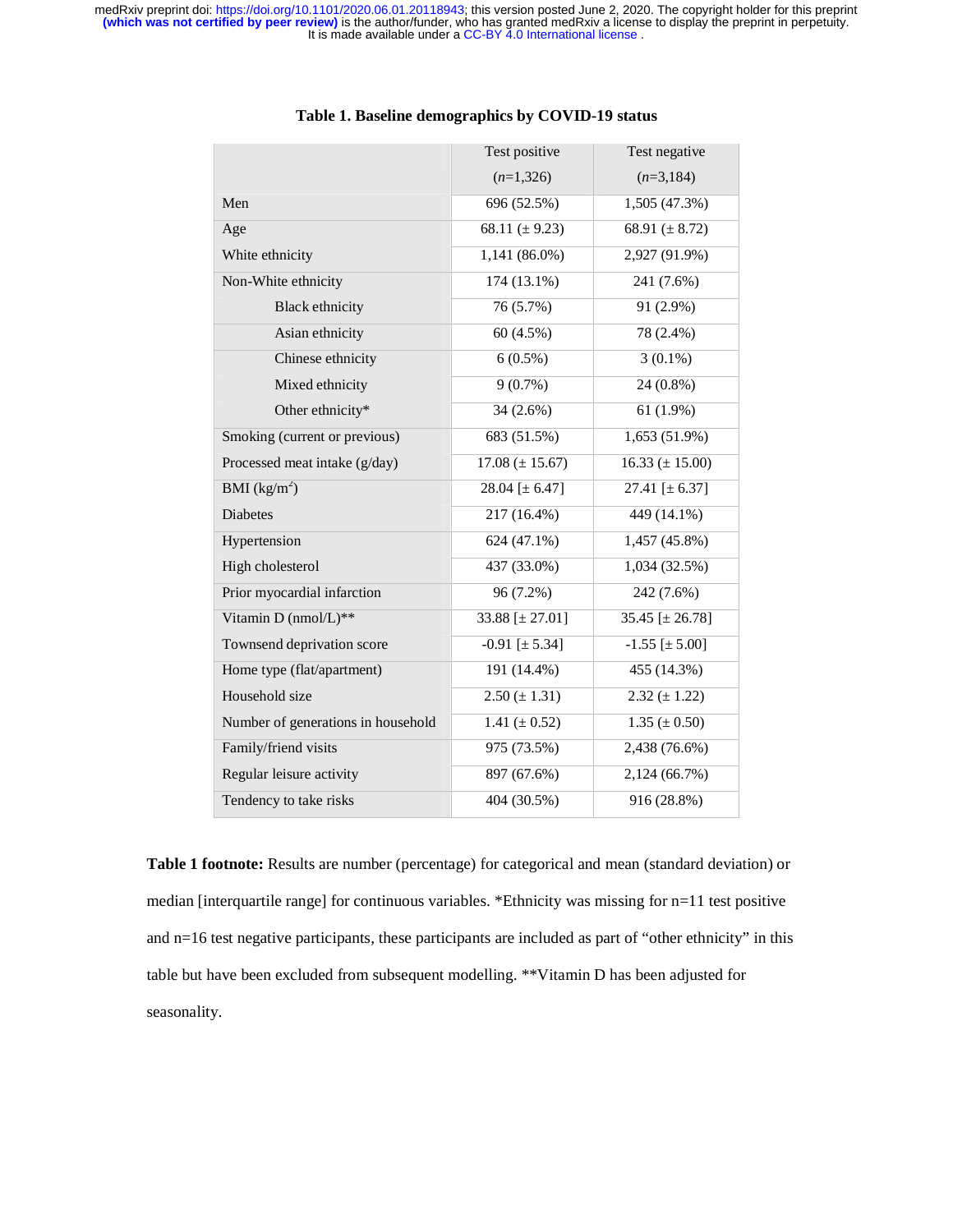# **Table 2. Multivariate logistic regression models testing the role of cardiometabolic factors**

| (Model 1), vitamin D (Model 2), and poor diet (Model 3) in determining risk of COVID-19 |  |  |
|-----------------------------------------------------------------------------------------|--|--|
|                                                                                         |  |  |

|                                                                                                                  | Exposures                  | Whole tested sample<br>$n=4,510$ | Men<br>$n=2,201$       | Women<br>$n=2.309$   |
|------------------------------------------------------------------------------------------------------------------|----------------------------|----------------------------------|------------------------|----------------------|
| Model 1: sex,<br>age, ethnicity,<br>smoking, BMI,<br>diabetes,<br>hypertension,<br>high cholesterol,<br>prior MI | Male sex                   | $1.28*$ [1.12, 1.46]             |                        |                      |
|                                                                                                                  |                            | $4.05 \times 10^{-4}$            |                        |                      |
|                                                                                                                  | Age                        | $0.99*$ [0.98, 1.00]             | 1.00 [0.98, 1.01]      | $0.99*$ [0.97, 1.00] |
|                                                                                                                  |                            | 0.0157                           | 0.5128                 | 0.0097               |
|                                                                                                                  | Non-White ethnicity        | 1.78* [1.43, 2.20]               | 2.07* [1.50, 2.84]     | $1.55*$ [1.15, 2.09] |
|                                                                                                                  |                            | $1.88 \times 10^{-7}$            | $7.90 \times 10^{-6}$  | 0.0040               |
|                                                                                                                  | Smoking (previous/current) | $1.02$ [0.89, 1.16]              | 1.12 [0.92, 1.36]      | $0.91$ [0.75, 1.10]  |
|                                                                                                                  |                            | 0.7961                           | 0.2533                 | 0.3352               |
|                                                                                                                  | BMI $(kg/m^2)$             | $1.02*$ [1.01, 1.03]             | $1.03*$ [1.01, 1.05]   | 1.02 [1.00, 1.03]    |
|                                                                                                                  |                            | 0.0015                           | 0.0051                 | 0.0537               |
|                                                                                                                  | <b>Diabetes</b>            | 1.08 [0.88, 1.32]                | 1.06 [0.82, 1.38]      | 1.08 [0.77, 1.49]    |
|                                                                                                                  |                            | 0.4781                           | 0.6529                 | 0.6665               |
|                                                                                                                  | Hypertension               | 1.01 [0.86, 1.18]                | $0.93$ [0.74, 1.16]    | 1.11 [0.89, 1.40]    |
|                                                                                                                  |                            | 0.8875                           | 0.5004                 | 0.3563               |
|                                                                                                                  | High cholesterol           | $0.97$ [0.82, 1.15]              | 1.04 [0.83, 1.31]      | $0.89$ [0.68, 1.15]  |
|                                                                                                                  |                            | 0.7479                           | 0.7108                 | 0.3690               |
|                                                                                                                  | Prior MI                   | $0.89$ [0.68, 1.16]              | $0.85$ [0.62, 1.15]    | $0.97$ [0.55, 1.65]  |
|                                                                                                                  |                            | 0.4041                           | 0.2961                 | 0.8990               |
|                                                                                                                  | Male sex                   | $1.31*$ [1.14, 1.50]             |                        |                      |
|                                                                                                                  |                            | $1.85 \times 10^{-4}$            | -                      |                      |
|                                                                                                                  | Age                        | $0.99*$ [0.98, 1.00]             | 1.00 [0.99, 1.01]      | $0.99*$ [0.97, 1.00] |
| Model 2: age,<br>sex, ethnicity,                                                                                 |                            | 0.0166                           | 0.5500                 | 0.0073               |
| $vitamin$ $D$                                                                                                    | Non-White ethnicity        | 1.77* [1.41, 2.22]               | 2.02* [1.45, 2.82]     | $1.60*$ [1.16, 2.18] |
|                                                                                                                  |                            | $9.27 \times 10^{-7}$            | $3.51 \times 10^{-5}$  | 0.0038               |
|                                                                                                                  | Vitamin D                  | 1.00 [1.00, 1.00]                | 1.00 [1.00, 1.01]      | 1.00 [1.00, 1.01]    |
|                                                                                                                  |                            | 0.7185                           | 0.7464                 | 0.9288               |
|                                                                                                                  | Male sex                   | $1.26*$ [1.10, 1.44]             |                        |                      |
|                                                                                                                  |                            | $8.55 \times 10^{-4}$            |                        |                      |
| Model 3: age,<br>sex, ethnicity,<br>processed meat                                                               | Age                        | $0.99*$ [0.98, 1.00]             | $1.00$ [0.99, $1.01$ ] | $0.99*$ [0.98, 1.00] |
|                                                                                                                  |                            | 0.0144                           | 0.4993                 | 0.0082               |
|                                                                                                                  | Non-White ethnicity        | $1.81*$ [1.46, 2.24]             | 2.08* [1.52, 2.85]     | $1.62*$ [1.21, 2.17] |
|                                                                                                                  |                            | $4.18 \times 10^{-8}$            | $4.95 \times 10^{-6}$  | 0.0011               |
|                                                                                                                  | Processed meat intake (100 | 1.26 [0.81, 1.94]                | 1.01 [0.57, 1.77]      | 1.83 [0.91, 3.66]    |
|                                                                                                                  | grams/day)                 | 0.3032                           | 0.9742                 | 0.0871               |

**Table 2 footnote:** Results are odds ratios, 95% confidence interval, and p-values for each exposure from three separate models (1, 2, and 3). Exposures are mutually adjusted.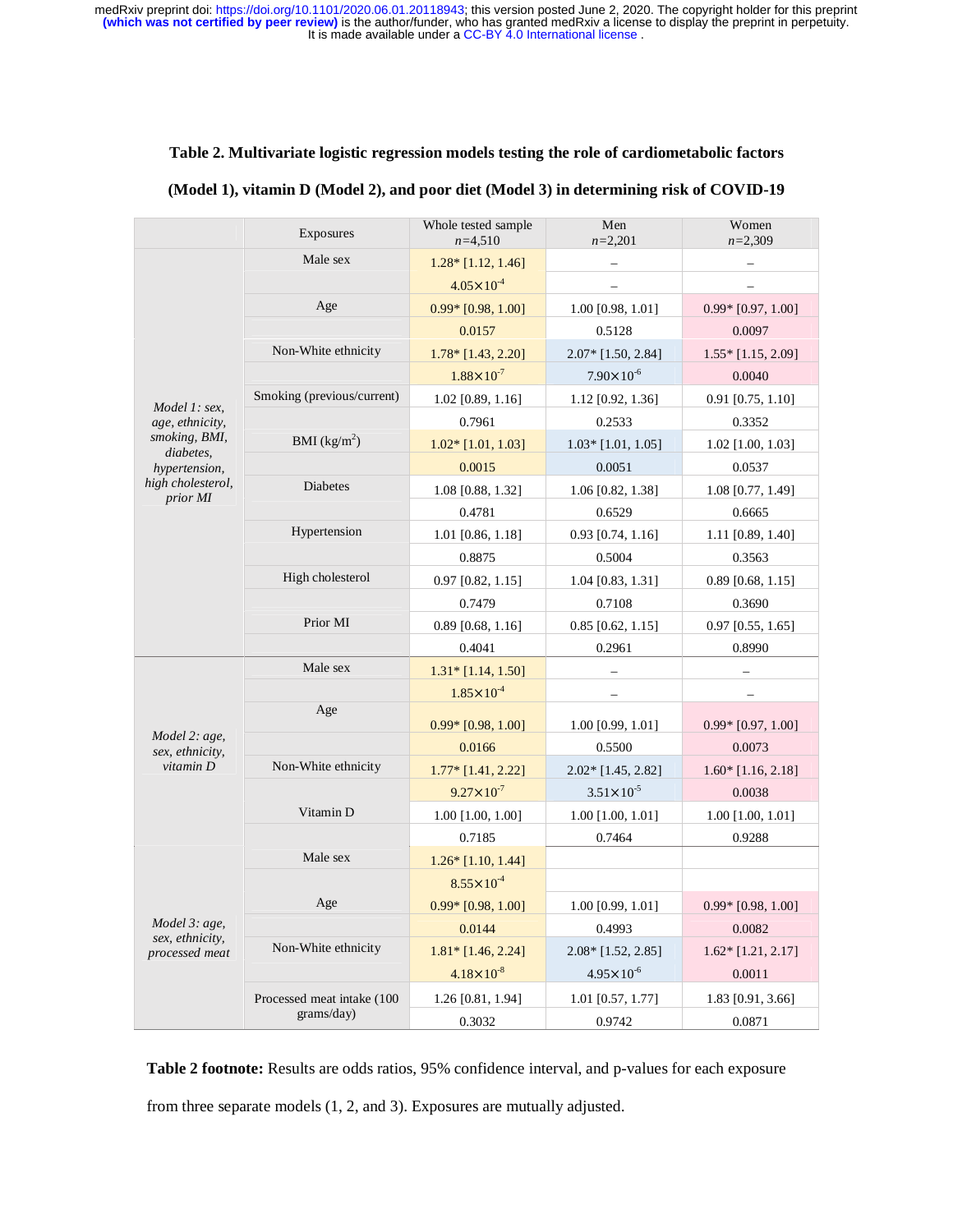#### **Table 3. Multivariate logistic regression models testing the role of material deprivation (Model**

# **4), housing conditions (Model 5), socialisation habits (Model 6), and attitude to risk (Model 7) in**

### **determining risk of COVID-19**

|                                                                   | Exposures                  | Whole tested sample<br>$n=4,510$ | Men<br>$n=2,201$         | Women<br>$n=2,309$       |
|-------------------------------------------------------------------|----------------------------|----------------------------------|--------------------------|--------------------------|
| Model 4: age,<br>sex, ethnicity,<br>Townsend<br>deprivation score | Male sex                   | $1.27*$ [1.11, 1.45]             |                          |                          |
|                                                                   |                            | $3.87 \times 10^{-4}$            | $\overline{\phantom{0}}$ |                          |
|                                                                   | Age                        | $0.99*$ [0.98, 1.00]             | 1.00 [0.99, 1.01]        | $0.99*$ [0.98, 1.00]     |
|                                                                   |                            | 0.0222                           | 0.6323                   | 0.0089                   |
|                                                                   | Non-White ethnicity        | $1.67*$ [1.34, 2.07]             | 1.92* [1.39, 2.64]       | $1.49*$ [1.11, 2.01]     |
|                                                                   |                            | $3.94 \times 10^{-6}$            | $6.15 \times 10^{-5}$    | 0.0084                   |
|                                                                   | Townsend deprivation score | $1.03*$ [1.01, 1.05]             | $1.03*$ [1.00, 1.06]     | $1.03*$ [1.00, 1.06]     |
|                                                                   |                            | 0.0024                           | 0.0402                   | 0.0232                   |
|                                                                   | Male sex                   | $1.24*$ [1.09, 1.42]             |                          |                          |
|                                                                   |                            | 0.0016                           |                          | $\overline{\phantom{0}}$ |
|                                                                   | Age                        | 1.00 [0.99, 1.01]                | 1.00 [0.99, 1.01]        | 0.99 [0.98, 1.00]        |
| Model 5: age,<br>sex, ethnicity,<br>home type,<br>household size* |                            | 0.3827                           | 0.8207                   | 0.1655                   |
|                                                                   | Non-White ethnicity        | $1.73*$ [1.39, 2.17]             | 1.86* [1.33, 2.59]       | $1.66*$ [1.22, 2.24]     |
|                                                                   |                            | $1.36 \times 10^{-6}$            | $2.60 \times 10^{-4}$    | 0.0011                   |
|                                                                   | Home type                  | 0.98 [0.80, 1.20]                | 1.05 [0.80, 1.38]        | 0.90 [0.66, 1.22]        |
|                                                                   |                            | 0.8650                           | 0.7044                   | 0.4918                   |
|                                                                   | Household size             | $1.08*$ [1.02, 1.14]             | 1.08 [0.99, 1.18]        | 1.07 [0.99, 1.16]        |
|                                                                   |                            | 0.0140                           | 0.0764                   | 0.0941                   |
|                                                                   | Male sex                   | $1.27*$ [1.11, 1.46]             |                          |                          |
|                                                                   |                            | $4.78 \times 10^{-4}$            | $\qquad \qquad -$        |                          |
| Model 6: age,                                                     | Age                        | $0.99*$ [0.98, 1.00]             | 1.00 [0.99, 1.01]        | $0.99*$ [0.98, 1.00]     |
| sex, ethnicity,                                                   |                            | 0.0129                           | 0.4313                   | 0.0099                   |
| socialisation<br>habits                                           | Non-White ethnicity        | 1.77* [1.43, 2.20]               | $2.12*$ [1.54, 2.91]     | $1.53*$ [1.13, 2.06]     |
|                                                                   |                            | $2.03 \times 10^{-7}$            | $3.31 \times 10^{-6}$    | 0.0050                   |
|                                                                   | Family/friend visits       | $0.91$ [0.78, 1.06]              | $0.88$ [0.71, 1.08]      | 0.95 [0.75, 1.21]        |
|                                                                   |                            | 0.2340                           | 0.2073                   | 0.6886                   |
|                                                                   | Regular leisure activity   | 1.05 [0.91, 1.21]                | 1.15 [0.94, 1.41]        | $0.95$ [0.78, 1.16]      |
|                                                                   |                            | 0.5104                           | 0.1633                   | 0.6149                   |
|                                                                   | Male sex                   | $1.27*$ [1.11, 1.45]             |                          |                          |
|                                                                   |                            | $4.07 \times 10^{-4}$            | $\overline{\phantom{a}}$ | $\qquad \qquad -$        |
| Model 7: age,<br>sex, ethnicity,<br>risk taking                   | Age                        | $0.99*$ [0.98, 1.00]             | 1.00 [0.99, 1.01]        | $0.99*$ [0.98, 1.00]     |
|                                                                   |                            | 0.0191                           | 0.5423                   | 0.0114                   |
|                                                                   | Non-White ethnicity        | $1.79*$ [1.45, 2.21]             | 2.06* [1.51, 2.82]       | $1.60*$ [1.19, 2.13]     |
|                                                                   |                            | $5.99 \times 10^{-8}$            | $4.71 \times 10^{-6}$    | 0.0016                   |
|                                                                   | <b>Risk taking</b>         | 1.02 [0.88, 1.17]                | 0.93 [0.77, 1.12]        | 1.14 [0.92, 1.42]        |
|                                                                   |                            |                                  |                          |                          |

**Table 3 footnote:** Results are odds ratios, 95% confidence interval, and p-values for each exposure from three separate models (4, 5, and 6). \* Initial analyses additionally included number of generations in household, however, we observed significant multicollinearity between this variable and household size with higher VIF in the latter, hence it was removed from the final model. Exposures are mutually adjusted.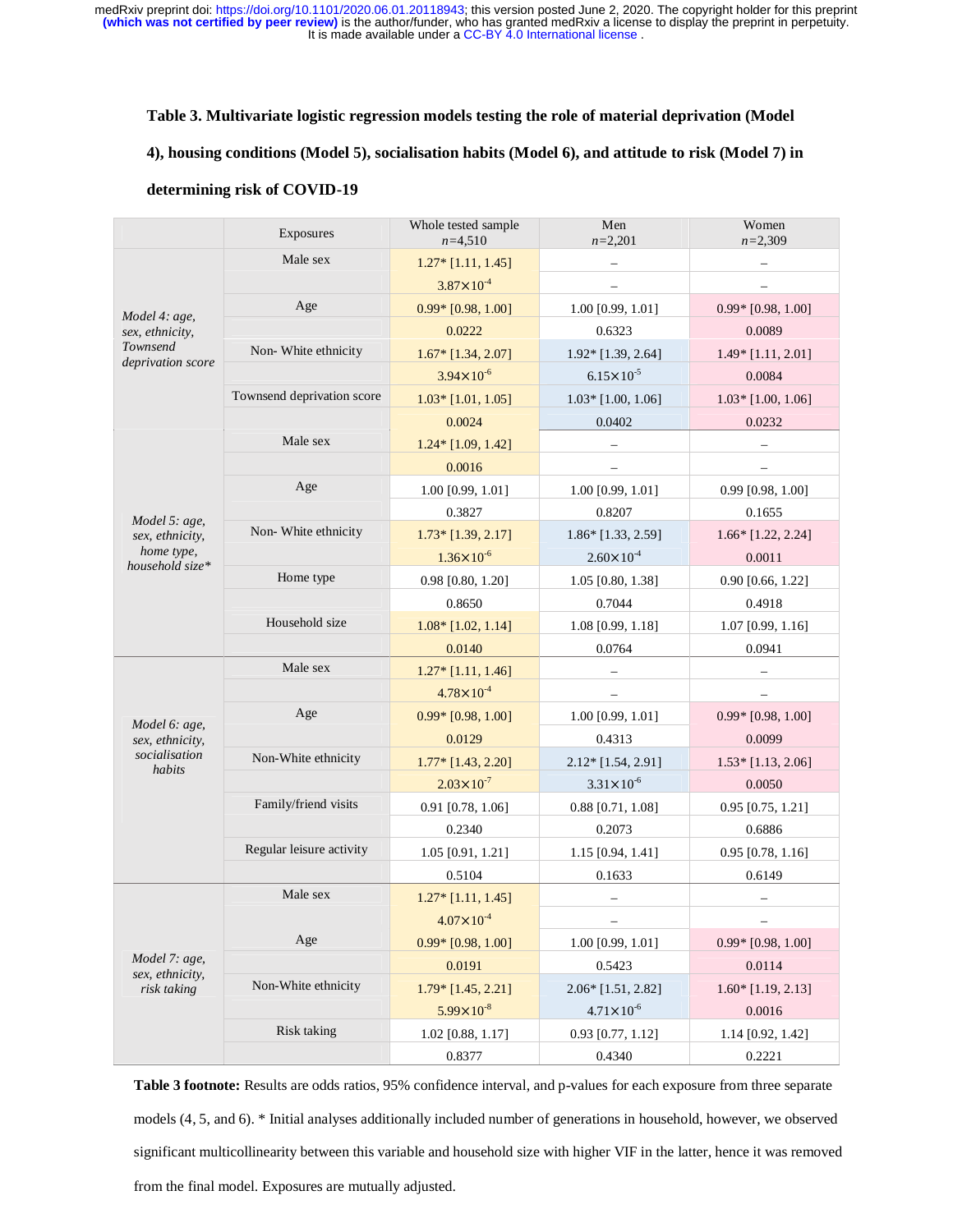## **Figure legends:**

**Figure 1:Title:** Baseline participant characteristics. **Figure 1 footnote: Panel A:** Male: Female split by COVID-19 status; **Panel B:** Percentage of participants from different non-Caucasian ethnicities by COVID-19 status; **Panel C:** Townsend deprivation score by ethnicity and COVID-19 status; **Panel D:** Vitamin D levels by month of measurement stratified by sex and ethnicity; **Panel E:**

Cardiometabolic profile stratified by ethnicity; **Panel F:** Cardiometabolic profile stratified by sex.

COVID-19: coronavirus disease 2019; MI: myocardial infarction.